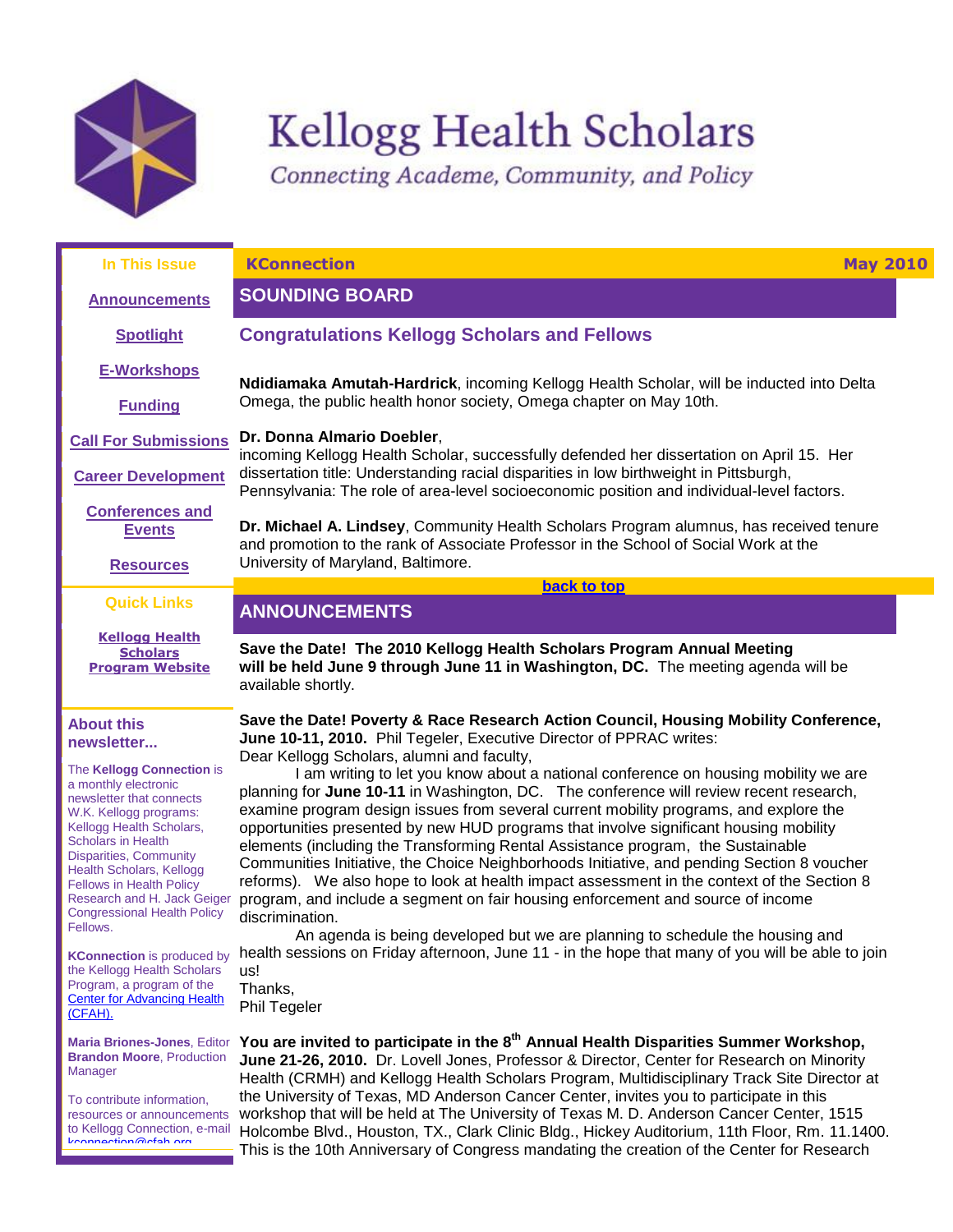CFAH identifies and disseminates state-of-thescience evidence about the influence of behavioral, social and economic factors on disease and well-being. Its purpose is to support health decision-making by the public and strengthen relationships among researchers and policymakers. CFAH receives unrestricted funding from a number of foundations, principally The Annenberg Foundation, and restricted funding from the W. K. Kellogg Foundation. To contact CFAH, e-mail [info@cfah.org,](mailto:info@cfah.org) call (202) 387-2829 or visit our web site a[t www.cfah.org.](http://r20.rs6.net/tn.jsp?et=1103369382426&s=1&e=001lCjIYZaTCtL-WCVQFk3HE_Tl3rtHaBURJ8XU0AogmDZLOhwaC7snSYdLDfSyjwkawjD5k9ZGwPUP4ovv6d2I9ariV_o5dxxF-kCfTBGEFNM=)

#### *Do We Have Your Most Updated Contact Information?*

Please update our files if your email or mailing address has changed or will change. We want to keep our Scholars network as up-todate and well-connected as possible! Please send any changes to [mbjones@cfah.org](mailto:mbjones@cfah.org) or [healthscholars@cfah.org.](mailto:healthscholars@cfah.org)

on Minority Health. You can find out more about this year's workshop at [www.mdanderson.org/crmh](http://r20.rs6.net/tn.jsp?et=1103369382426&s=1&e=001lCjIYZaTCtIJ2bFcriyG40ouDPJxshdp0Bza7KKrrxVHeEcBO1Rg9-Th77-EX-uM-lAmHqMBM08hUFoJzS6z7sg3FAoqO2Q_aFxAQ22IHwlz-fxu8Nqj2g==) or call Cynthia Clark at 713-563-4005 [\(cyclark@mdanderson.org\)](mailto:cyclark@mdanderson.org). Dr. Jones has offered to cover the costs of travel for KHSP scholars making presentations but Cynthia Clark needs to know **this week** if you would like to make a presentation at [cyclark@mdanderson.org](mailto:cyclark@mdanderson.org)

## **[back to top](#page-0-1)**

# <span id="page-1-0"></span>**SPOTLIGHT ON KELLOGG SCHOLARS NETWORK**

Meet Kellogg Community Health Scholar alumnus, **Michael Lindsey, PhD, MSW, MPH...**

Dr. Michael Lindsey is currently an assistant professor at the School of Social Work at the University of Maryland, Baltimore (UMB). He recently received tenure and promotion to the rank of Associate Professor. Dr. Lindsey received his BA in Sociology at Morehouse College, an MPH at the University of Pittsburgh, an MSW at Howard University, and his doctorate in Social Work at University of Pittsburgh. He completed his post doctorate as a Kellogg Community Health Scholar at the Johns Hopkins University from 2002-2004.

Dr. Lindsey's research interests include mental health service delivery to depressed, African American youth, school mental health services research and practice, in-home service delivery to youth with serious emotional disturbances (SED) and their families, and social network influences on child and adolescent mental health services use.

While a scholar in the Community Health Scholars Program, Dr. Michael Lindsey was involved in projects addressing the mental health of African-American adolescent males. *Mental Health Needs Assessment for African-American Adolescent Males* worked with community settings. One focus was determining the feasibility of a multi-site intervention to address mental issue among African-American adolescent males. In a second project, *Determining the Feasibility of a Mental Health Intervention*, Dr. Lindsey worked with the steering committee to identify how to sustain the intervention in community settings, how to identify pilot sites in the community and what settings are most useful for systematic data collection. In Year 2, Dr. Lindsey worked on a randomized study testing out the psychoeducation intervention using a comparison group and with an adequate sample size to determine program efficacy.

Current activities: Dr. Lindsey is currently the Principal Investigator of two studies: (1) a NIH Kaward to examine, through qualitative and quantitative methods, the proximal and distal determinants of school and community mental health service use among depressed, African American adolescents with the ultimate goal to develop a family-focused intervention; and (2) an evaluation study funded by the Department of Mental Hygiene in the State of Maryland to determine the impact of a family-based, in-home intervention for SED.

Dr. Lindsey says, "My postdoc experience in the CHSP not only allowed me to strengthen my ability to conduct community based participatory research, but it also helped me to identify a number of factors affecting the mental health service use of African American youth and their families. Several implications regarding my future services research and clinical practice emerged from this experience, including the need to: 1) engage consumers about what works best for them as a key strategy in service planning, and fostering access to and use of services; 2) pay attention to cultural and contextual factors, which might improve engagement and retention in services (e.g., youth and caregivers appreciated being able to inform the curriculum content and to share the common realities of youth and families in underserved communities that might impact service delivery); and 3) target engagement strategies in key places (e.g., schools and after school programs), where youth experience high need or where negative behaviors are likely to occur to improve access to care. As a result of my experience in the CHSP, I became a better mental health practitioner and a stronger mental health services research and intervention scholar."

#### **[back to top](#page-0-1)**

# <span id="page-1-1"></span>**Archived KHSP E-Workshops**

The archived KHSP e-workshops are taped from the live e-workshops of the Kellogg Health Scholars. These live electronic workshops are intended to bring Kellogg Health Scholars together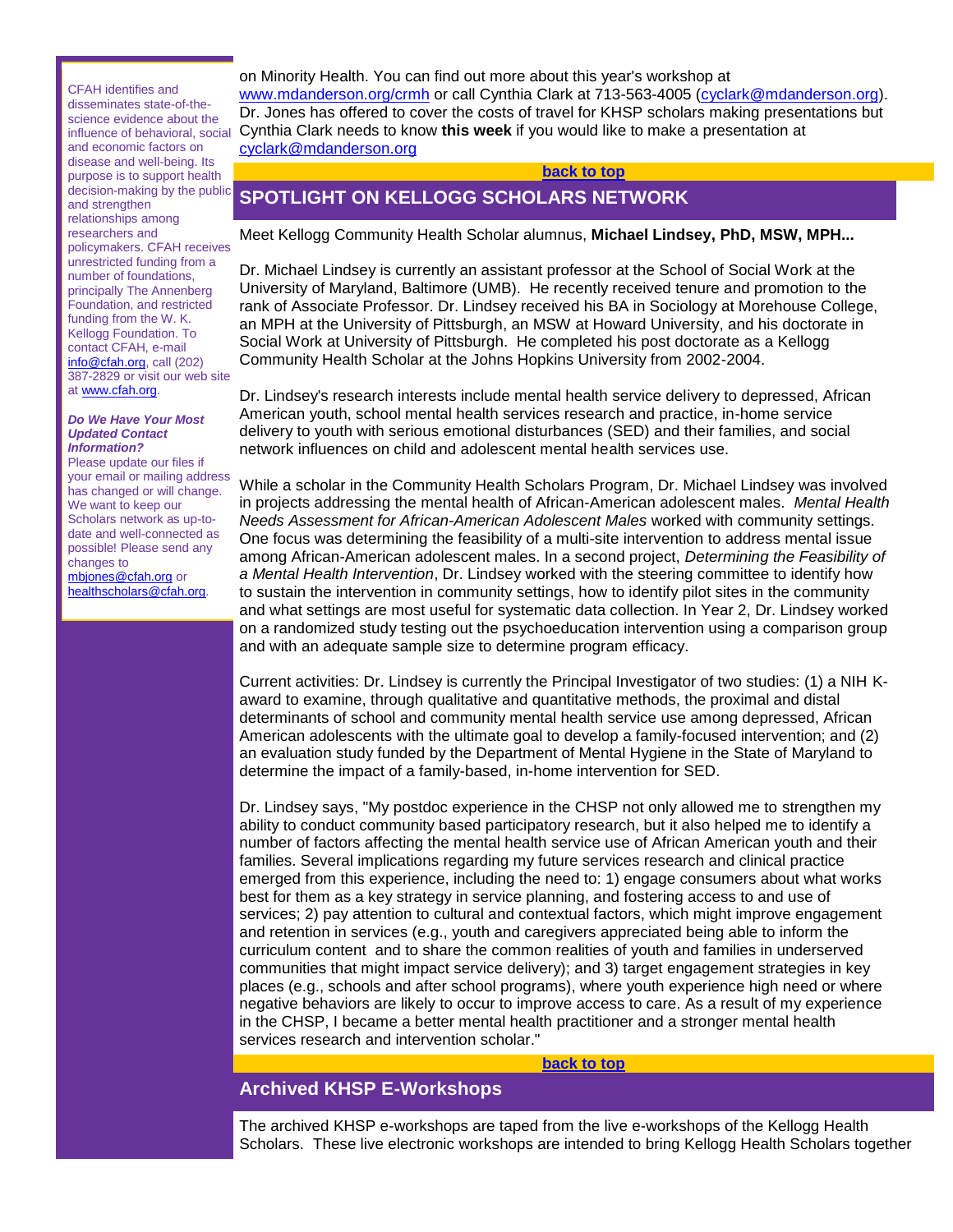between face-to-face networking meetings to explore topics of mutual interest. Its purpose is to form closer networks between the Kellogg Health Scholars and to provide to them and the Kellogg Community of Scholars support and resources for career development.

Access to archived e-workshops is STRICTLY LIMITED to Kellogg Health Scholars, Kellogg Fellows in Health Policy Research (current and alumni), Scholars in Health Disparities and Community Health Scholars program alumni and H. Jack Geiger Congressional Health Policy Fellows program alumni. The contents of these e-workshops are confidential. These archived presentations should not be accessed, copied or forwarded by/to any individuals other than group of scholars, fellows and scholar/fellow alumni that have been identified.

**To listen to the archived presentations and download materials**, visit the KHSP members area at [http://www.kellogghealthscholars.org/members/login.cfm.](http://r20.rs6.net/tn.jsp?et=1103369382426&s=1&e=001lCjIYZaTCtJgjtuDlXcpF3ObUFRRwCKj5UJXpFWC268ld5wOqwdieGIfIaq5VnbRUatsrtA6GLjmyavDUF3wgBy2At88apwX1ogijR969krR_dQa-oZ-sgxa8tn4iJzhzRjThnFTk4p0YasYvxY_UQ==) For login and passcode information, please contact Brandon Moore [\(bmoore@cfah.org\)](mailto:bmoore@cfah.org) or Marie Briones-Jones [\(mbjones@cfah.org\)](mailto:mbjones@cfah.org).

**[back to top](#page-0-1)**

# <span id="page-2-0"></span>**FUNDING**

# **Centers for Disease Control and Prevention**

**National Program to Eliminate Diabetes-Related Disparities in Vulnerable Populations (CDC-RFA-DP10-1001)**

# **Deadline: May 12, 2010**

The purpose of the program is to reduce morbidity, premature mortality, and eliminate health disparities associated with diabetes. This will be done by funding organizations to mobilize community partners and assist them to effectively plan, develop, implement, and evaluate community-based interventions to reduce the risk factors that influence the disproportionate burden of diabetes in vulnerable populations borne by many communities in regions across the country. Announcement details at

**[http://www07.grants.gov/search/search.do?&mode=VIEW&oppId=52761.](http://r20.rs6.net/tn.jsp?et=1103369382426&s=1&e=001lCjIYZaTCtI0ErokNPLv6NZz3sR7FzYCDasSFERljgJzvB1WjsfW06N05M-fhvlF1Eaeu3-7dXZ1ThTyhhqv8FYDNpzzHRgOuOh-2nwSTFQ9MCTiFfG9M-_B_bfDrdCRhPLRKwfFBWkIQmsZygB8mFdLAWLorKl8z2RSmQRxbXqZL0PPH6B_zg==)** 

## **National Institutes of Health**

# **Community Participation Research Targeting the Medically Underserved (R01) (PAR-08-075)**

## **Deadline: May 14, 2010.**

Purpose. The ultimate goal of this Funding Opportunity Announcement (FOA) with a special review issued by the Office of Behavioral and Social Sciences Research (OBSSR), National Institutes of Health (NIH) is to solicit Research Project Grant (R01) applications that propose research on health promotion, disease prevention, and health disparities that is jointly conducted by communities and researchers and targets medically underserved areas (MUAs) and medically underserved populations (MUPs) as defined by the Department of Health and Human Services (DHHS) Health Resources and Services Administration (HRSA). Announcement details at [http://grants.nih.gov/grants/guide/pa](http://r20.rs6.net/tn.jsp?et=1103369382426&s=1&e=001lCjIYZaTCtKpZxSyMEBHmd6DbvjlIjxS9tUYywXG7orqd-oMfE74ZQ_sy9T6J5cvRgXBwRRmhvATrLYaC7BboO5jxeuhvCaRWszJVNRptwdOtFDJua6xkzzkqkd3K4GGaDbEm3xmc8rQNo1ZtYSJPWEnLL0HilSNAGdTVywDc-I=)[files/PAR-08-075.html.](http://r20.rs6.net/tn.jsp?et=1103369382426&s=1&e=001lCjIYZaTCtKpZxSyMEBHmd6DbvjlIjxS9tUYywXG7orqd-oMfE74ZQ_sy9T6J5cvRgXBwRRmhvATrLYaC7BboO5jxeuhvCaRWszJVNRptwdOtFDJua6xkzzkqkd3K4GGaDbEm3xmc8rQNo1ZtYSJPWEnLL0HilSNAGdTVywDc-I=)

## **National Institutes of Health**

# **NCMHD Advances in Health Disparities Research on Social Determinants of Health (R01)**

# **RFA-MD-10-005**

# **Deadline: May 17, 2010**

Purpose.The overarching goal of this FOA is to encourage groundbreaking research addressing the social determinants of health and health disparities. It demonstrates the NCMHD portfolio priority area of interest for ongoing research intervention and information dissemination on the social determinants of health through translational, and transdisciplinary research approaches. The intent of this funding opportunity is to intensify investigator-initiated research, to attract new investigators to the field, and to encourage transdisciplinary research that will advance health disparities science. Announcement details at [http://grants.nih.gov/grants/guide/rfa-files/RFA-MD-10-005.html.](http://r20.rs6.net/tn.jsp?et=1103369382426&s=1&e=001lCjIYZaTCtLkDtkFR-Tcvk0M30vFjsfcjYjtabXgD2-onPVrudeyNY7J_RH8N1_53EB-Che1NrFsUgn-ZZYcb01h8z_NhNArPHf8EIsTYRLTqgR2zhNY9P3Baf3iip7HENziQ2Ywfo3gIrmAM3b0VhJ6f_Iwfs3zmN4IFdyWj0A=)

## **National Institutes of Health**

**NCMHD Disparities Research and Education Advancing Mission (DREAM) Career Transition Award (K22)**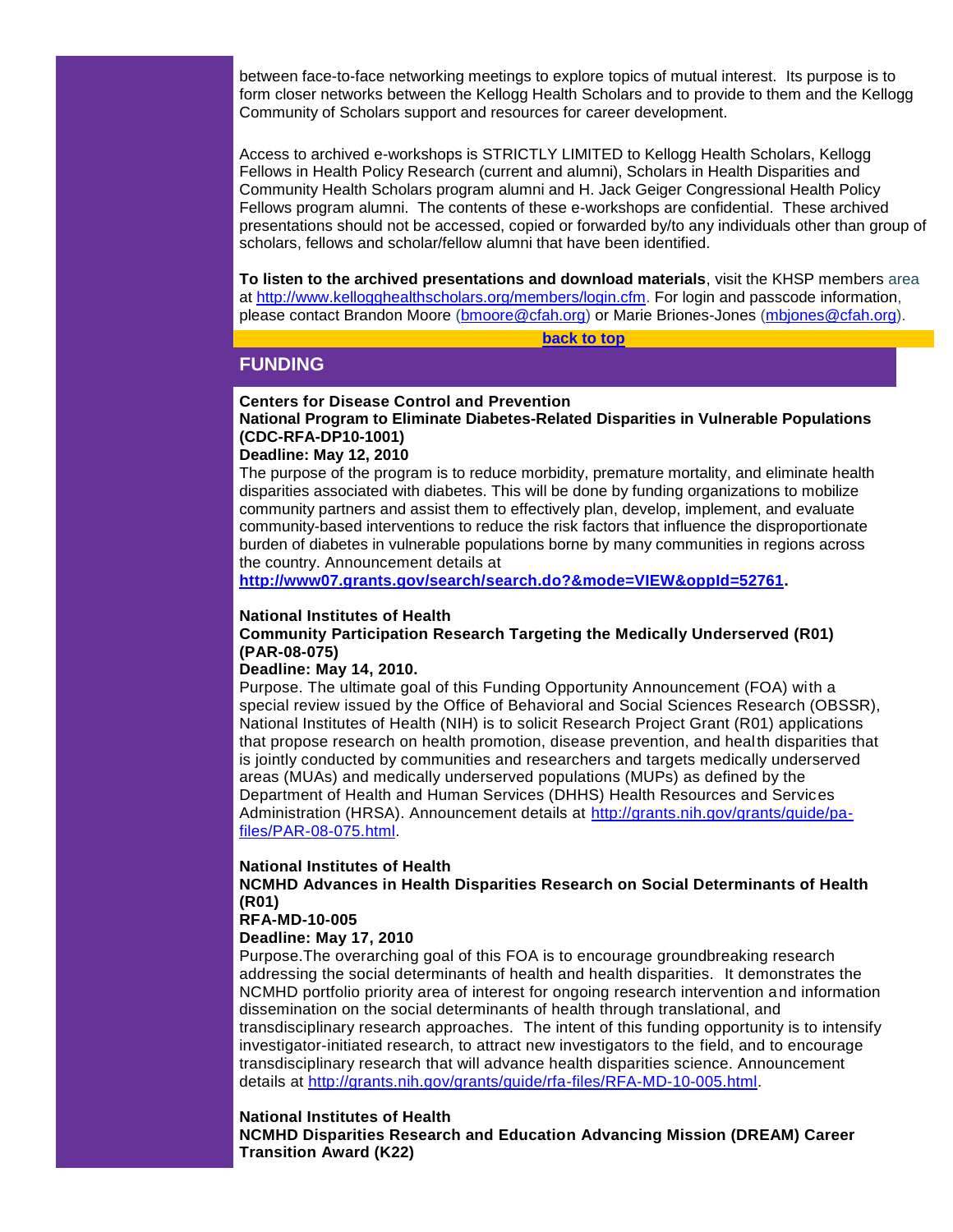# **RFA-MD-10-001**

## **Deadline: May 24, 2010**

Purpose: This purpose of the NCMHD DREAM Career Transition Award (K22) is to facilitate the transition of early stage investigators working in health disparities or areas that address health disparity conditions and populations from the mentored stage of career development to the independent stage of investigator-initiated health disparities research. The program will provide an opportunity for investigators to develop solid research skills during the initial period of up to two years of study and research within the environment of the NIH Intramural Research Programs located at the NIH. The award may also include a follow-on period of up to three years of salary and mentored research support at the candidate's current institution or organization or an academic or research grantee institution of the candidate's choice. This period of extramural support will facilitate the transition to independence as a researcher in health disparities research. Announcement details at [http://grants.nih.gov/grants/guide/rfa-files/RFA-MD-10-001.html.](http://r20.rs6.net/tn.jsp?et=1103369382426&s=1&e=001lCjIYZaTCtLg0rV20oFD5-ENloLYwHtBGomrlc0Y_Wc05Uw1vdseoMFRn85kjMiXamSt6F3U83yUsY7FhRCbr5raOKm8cWgQGdovHLimzblM8boJcoOESnpxEHR9f-Zbdepo19ju0AuX-R1qtff9BUQ19jjS0Xm8--pOWmqnE0E=)

# **National Institutes of Health**

**Behavioral and Social Science Research on Understanding and Reducing Health Disparities (R01)**

## **(PAR-10-136)**

**Letters of Intent Receipt Date(s):** August 14, 2010, December 11, 2010, April 11, 2011, August 14, 2011, December 11, 2011, April 11, 2012, August 14, 2012, December 14, 2012, April 11, 2013

NOTE: On-time submission requires that applications be successfully submitted to Grants.gov no later than 5:00 p.m. local time (of the applicant institution/organization). Application Due Date(s): September 14, 2010, January 11, 2011, May 11, 2011, September 14, 2011, January 11, 2012, May 11, 2012, September 14, 2012, January 14, 2013, May 11, 2013

Purpose. To encourage behavioral and social science research on the causes and solutions to health and disabilities disparities in the U. S. population. Health disparities between, on the one hand, racial/ethnic populations, lower socioeconomic classes, and rural residents and, on the other hand, the overall U.S. population are major public health concerns. Emphasis is placed on research in and among three broad areas of action: 1) public policy, 2) health care, and 3) disease/disability prevention. Particular attention is given to reducing "health gaps" among groups. Proposals that utilize an interdisciplinary approach, investigate multiple levels of analysis, incorporate a life-course perspective, and/or employ innovative methods such as system science or community-based participatory research are particularly encouraged. Announcement details at [http://grants.nih.gov/grants/guide/pa-files/PAR-10-136.html.](http://r20.rs6.net/tn.jsp?et=1103369382426&s=1&e=001lCjIYZaTCtIne21Ry_w-lQrUaYr2bVqWQaXPWLZ3BrxNIaY01egDdfxWlqRW-vmCpIvej0XU-wKcTxdZO6kjXixptRCqupAhrSO8XMrJQZakXLAsPqkR1n8rjDe0Br8AAhWnl0vySC6gXDJbydHPSVC6d1do-66Jpc3snkiPvN0=)

## **Department of Health and Human Services The Partnership Newsletter**

[http://www.hhs.gov/fbci/Tools%20&%20Resources/Center%20Newsletter/042710.html](http://r20.rs6.net/tn.jsp?et=1103369382426&s=1&e=001lCjIYZaTCtL6Z0WbQa5qJxjxqsjPIy03akIarv6X8C0G58Zfe6pIigGL44RSdMD3l_BQrZ0XUFmq4VKe4Lux1LtQvve7_IvUllNjZOEZw_tbOh5jTiDn_XmtmdDCHluu1KEciCSREezoLw4BFIsycUxjNSI9TOT_GUJHO6okQuv6EUdOwqY1OHfOlkswjeFsku0pwDA9Su8=) The site features government funded grants. To sign up for this newsletter, go to above link and click on "Contact Us", then click on "Email Updates".

**[back to top](#page-0-1)**

# <span id="page-3-0"></span>**CAREER DEVELOPMENT**

# **American Public Health Association (APHA)**

## **Call for Applications: 2011 APHA Public Health Fellowship in Government Deadline: May 17, 2010**

On behalf of the American Public Health Association (APHA), it is my pleasure to announce the call for applications for the [2011 APHA Public Health Fellowship in Government.](http://r20.rs6.net/tn.jsp?et=1103369382426&s=1&e=001lCjIYZaTCtK5ePv13BPPOLvrvP7xGN7bs432I0buqzIoD_FzkPTnRdrwVHiQLWVMs5v30wNRdgsrMTIas5QV8fHtSgJ62S51-JWnerSIbdilWcDijr_QOZIz9vPJhQMZtt1zfW_4CEluCnYxBixPC4PeQeZyHgV6) This is fourth year that APHA is offering this fellowship which has been described as an "amazing" and "phenomenal" experience by previous fellows. Candidates must have strong public health credentials and be interested in spending one year in Washington, D.C. working in a congressional office on legislative and policy issues related to health, the environment or other public health concerns. The fellowship will begin in January 2011 and continue through December 2011. The fellowship provides a unique learning experience and demonstrates the value and need for basing policy on sound science. Throughout the year, the fellow will gain a practical knowledge of government and how the public policy process works. Applications and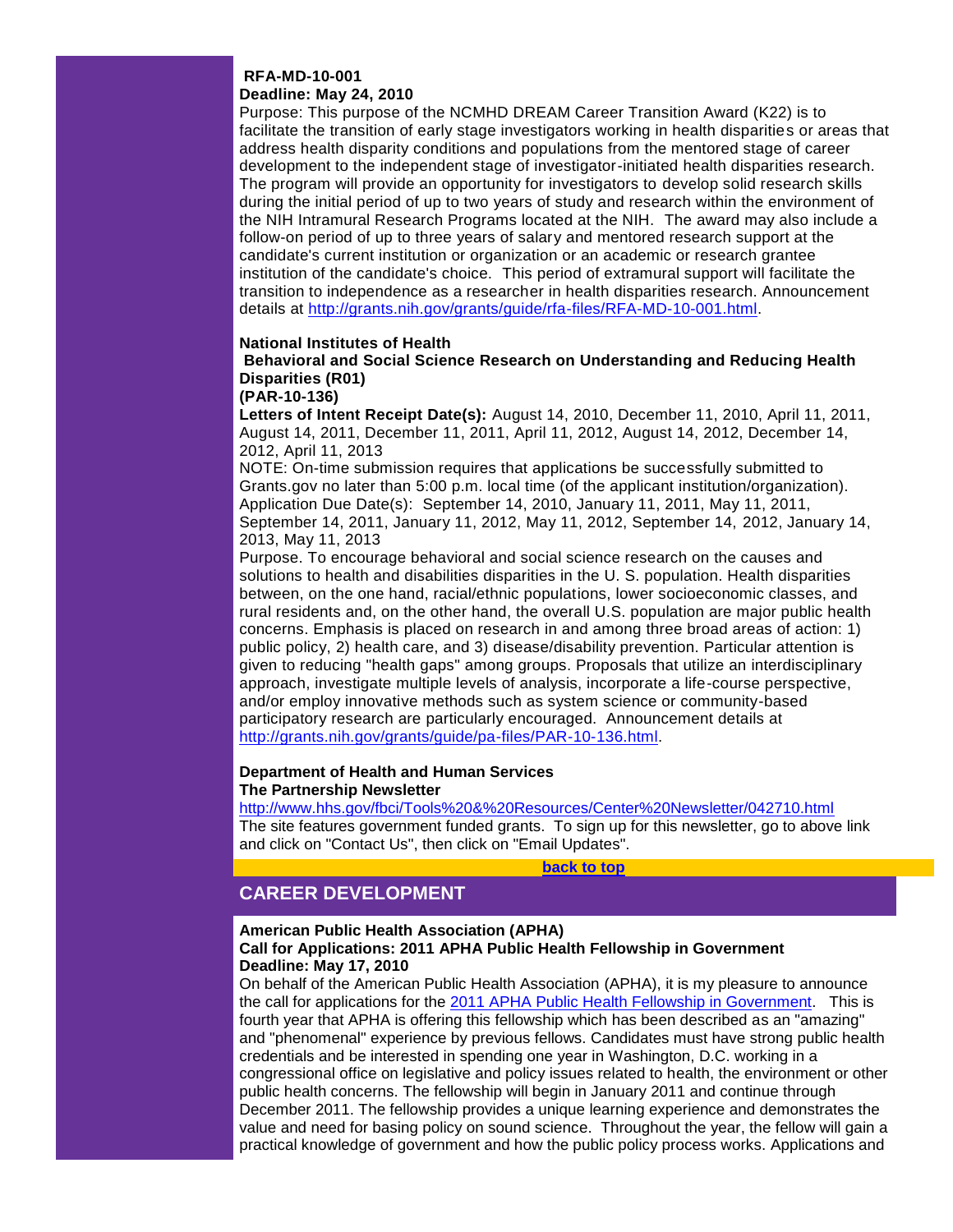additional information are available at [http://www.apha.org/advocacy/fellowship/.](http://r20.rs6.net/tn.jsp?et=1103369382426&s=1&e=001lCjIYZaTCtIhTrii7au4v_8SZXAeov1hGmFtx4ToHNgJ5LUaVSpyWcufU3TJPQBRUIv-XXbmkIA7fC6jOtp9kxHXCbqILmrIG-WAszxgWuyAvG9RIuf0PTLgKiUDzVWgChj7mldJlsyTmXXkHVVgEh3rvC9y5JQv) The application, including a CV and three letters of recommendation, are due to APHA by **May 17, 2010**. All candidates:

- 1. must be APHA members [\(membership information\)](http://r20.rs6.net/tn.jsp?et=1103369382426&s=1&e=001lCjIYZaTCtLHNxSxh-teNV4rdpBdfwi2qCD7kAijFUNksXqWZuaW22TjlyTxUTM5KaxVIbt10s-z__-T3YvD4cvmnOX88fa3S_D4VFt5TfL-PFEYA9qhNaJCGbYnkFyRE0FqasGSViNoNeXxmT9WzvG8MtXh0v-F)
- 2. have five years experience as a public health professional beyond graduate or medical training
- 3. have a graduate degree in a public health or a related discipline.

Please forward this email to anyone who you believe may be eligible and interested. For more information, please feel free to contact me at [susan.polan@apha.org](mailto:susan.polan@apha.org) or (202)777-2510.

# **Baltimore City Department of Health Commissioner of Health**

Baltimore City Government is seeking a highly qualified, dynamic individual to lead the City's Health Department as Commissioner. The Baltimore City Health Department has a \$140 Million budget and in excess of 800 professional, paraprofessional, technical, administrative and service employees located throughout the metropolitan area and another 300 contractual and grant funded positions. The Commissioner is the principal health advisor to the Mayor and is responsible for the executive direction of the Health Department; the enforcement of City ordinances dealing with public health; and the development and implementation of a comprehensive health care system to serve, protect and promote the health of the citizens of Baltimore. The ideal candidate will work closely with the community and serve as architect, advocate and catalyst for policy development and change in the health and human services systems of Baltimore City. The Baltimore City Health Department serves a culturally diverse population of close to 650,000 residents. Programmatic work is primarily focused in such areas as environmental health, health promotion and disease prevention; maternal and infant care, child, adolescent, school and family health services, mental health including substance abuse and addictions services; and general nursing and health services for the aging. Desirable Qualifications: Qualified candidates will have a minimum of five years of executive level management experience in diversified public health service programs or other public health work; knowledge of public health policy formulation, community health assessment and health planning; and excellent verbal and written communication skills. MD, RN or advanced degree in a public health field desirable. Residency requirements: Appointment to this position requires residency within Baltimore City. The individual must be a resident and registered voter of Baltimore City at the time of appointment or become so within 6 months of the date of appointment, as a condition of employment. Compensation: The Baltimore City Health Commissioner is an Executive Level III position with competitive salary commensurate with education and experience. The compensation package includes a full range of comprehensive benefits, including medical, dental, vision, deferred compensation, paid leave and retirement plan. The position will remain open until filled. Interested candidates should submit a cover memo and resume, which specifically addresses the applicant's relevant experience for this position; including size and composition of staff supervised, programs and systems responsible for; size of budgets and other significant factors to:

Ms. Gladys B. Gaskins Director of Human Resources

Baltimore City Department of Human Resources 201 East Baltimore Street, Suite 300 Baltimore, Maryland 21202 [gladys.gaskins@baltimorecity.gov](mailto:gladys.gaskins@baltimorecity.gov)

TTY: 410 396-4930

## **California Breast Cancer Research Program (CBCRP) Community Initiatives Scientist Deadline: May 13, 2010**

The California Breast Cancer Research Program (CBCRP) is looking for a scientist with experience in social, behavioral and/or community-based research to provide leadership overseeing a multi-million dollar portfolio in these fields. This is an existing position that was vacated through retirement. The Community Initiatives Scientist provides scientific management of all grants in the fields of public health, behavioral breast cancer research, etiology and prevention of breast cancer, and community-based participatory research. The incumbent has responsibility for CBCRP program development and planning in the areas of public health and social/behavioral research and prevention research, as well as for, scientific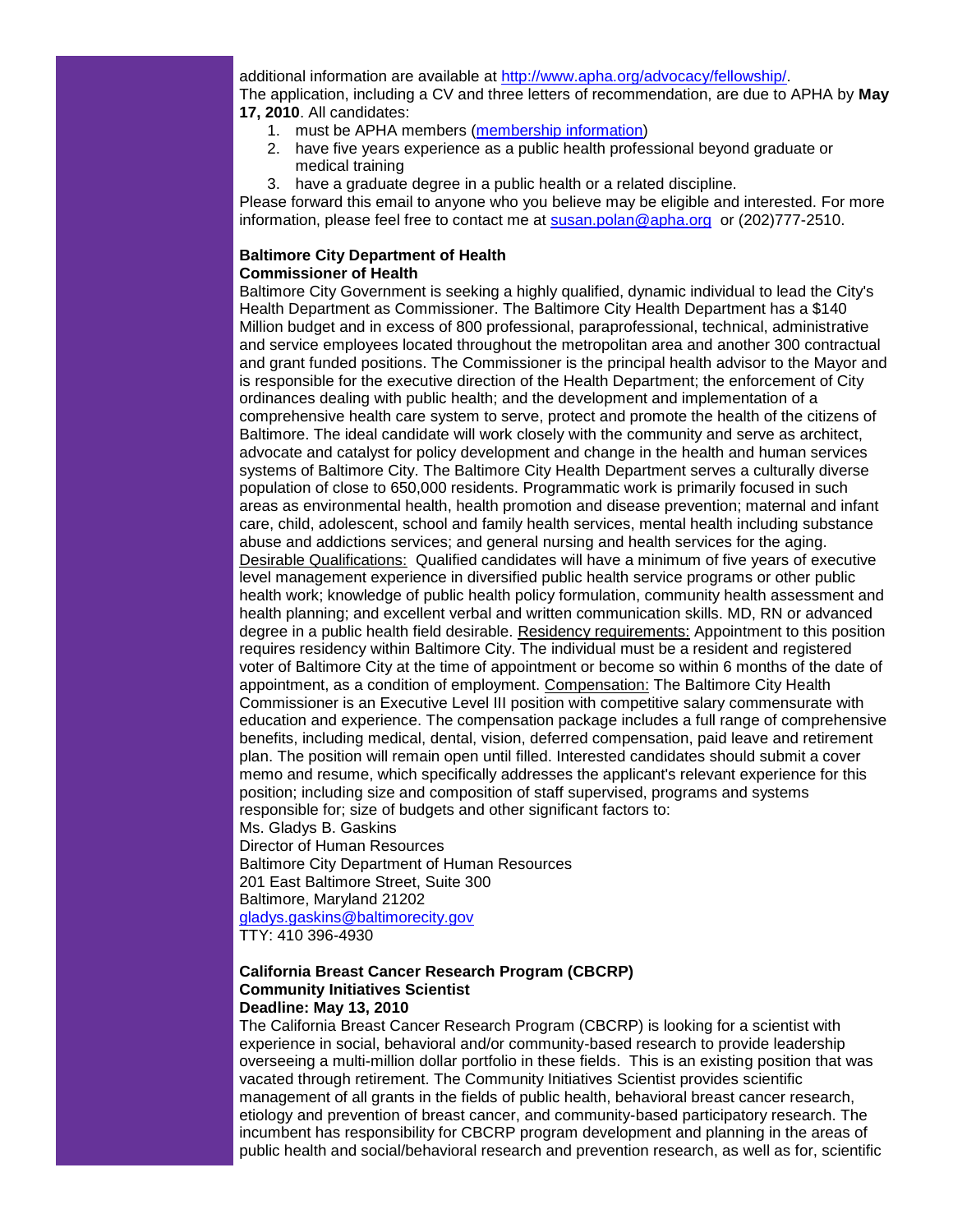aspects of peer review and award management. The Community Initiatives Scientist leads the Community Initiatives program that supports and expands community involvement in research and also leads the Program Evaluation program and coordinates strategic planning for the CBCRP Research Council. We are looking for someone with an advanced degree in public health sciences or a related field, strong research design expertise in a variety of research methodologies, and knowledge of breast cancer research and community-based participatory research. Experience working with communities and providing training/technical assistance, and previous management-level experience preferred. This position at two different levels (depending upon qualifications) with salary of \$60,800 - \$\$85,200 (midpoint) or \$66,900 - \$93,600 (midpoint) and excellent benefits. To view the full position description and application instructions, please visit our web site: [http://www.cbcrp.org/about/job\\_communityMgr.php](http://r20.rs6.net/tn.jsp?et=1103369382426&s=1&e=001lCjIYZaTCtKtDIslkRvkMy657vGr7A4eVdb1Ki9szQxsaIyeryZc0vfsV3brsEvJJ5yOhdRtK-SWbhtmqxjIUTH8XorQ0lmYC7uzZG3pgT8MkNt3jfnEbsjlyIN-ITEjoiijHVsPiz66TBnzu0Lzpg==) To learn more about the CBCRP, please visit: [http://www.cbcrp.org](http://r20.rs6.net/tn.jsp?et=1103369382426&s=1&e=001lCjIYZaTCtIl2c6cPDeiJvb-PO_-YhheqypIAOo3QSGCdeouEO5KO2hf1vcqoNgX9U40uae_gAO6TuewyAXUNycxxebdmFo53ZbvKJIDjEU=) [<http://www.cbcrp.org/.](http://r20.rs6.net/tn.jsp?et=1103369382426&s=1&e=001lCjIYZaTCtIl2c6cPDeiJvb-PO_-YhheqypIAOo3QSGCdeouEO5KO2hf1vcqoNgX9U40uae_gAO6TuewyAXUNycxxebdmFo53ZbvKJIDjEU=) Applications must be submitted through the UCOP Jobs website at: [https://jobs.ucop.edu/.](http://r20.rs6.net/tn.jsp?et=1103369382426&s=1&e=001lCjIYZaTCtLxlodkY53NljD1dDSab8_kRopuAxTfqXsO8Hwc9pWX2u2LXbdEvIfVUKepxlH2nJrZunnzqHJJ7Ghb9LfTW7cKMCT4vmGsbsA=)

# **George Washington University, Department of Prevention and Community Health 2 Openings - Assistant/Associate Professor, Department of Prevention and Community Health and Associate/Full Professor, Director of the Community-Oriented Primary Care (COPC) Track**

**Deadline: Review of applications will commence on May 15, 2010 until the positions is filled.**

The George Washington University Department of Prevention and Community Health is seeking individuals to serve as faculty members in its Community Oriented Primary Care (COPC) track and in the Department. These positions are full-time, tenure-accruing faculty appointments. Expertise in particular is sought in COPC, community medicine, family medicine, medical sociology, primary care medicine, community-based participatory research, health disparities, health care for the underserved, and/or immigrant health. Responsibilities may include: teaching graduate courses in the degree programs of the Department (MPH and DrPH); undertaking scholarship and obtaining external funding in the specific area of expertise; and advising graduate students. Participation in clinical activities in the GWU Medical Center and/or the District of Columbia community is encouraged. Opportunities exist for the appointed faculty to maintain a part-time clinical practice and to build a research portfolio utilizing affiliated community partners such the D.C. Department of Health, The GW Cancer Institute, Chartered Health Plan, and clinical practices such as Unity Health Care.

## (1) **Assistant/Associate Professor, Department of Prevention and Community Health**

The Department of Prevention and Community Health is seeking individuals to serve in the department at the assistant or associate professor level, depending on applicant experience and qualifications. Basic qualifications: Applicants must possess expertise in COPC, community medicine, family medicine, medical sociology, primary care medicine, communitybased participatory research, health disparities, health care for the underserved, and/or immigrant health. Applicants must have an earned doctoral degree or equivalent in public health, medicine, nursing, health sciences, social sciences or education and a strong commitment to working with underserved communities to improve their health. Preferred qualifications:Preference will be given to applicants who have research expertise in COPC or a related field and experience in a community setting (e.g. as a MD, physician assistant (PA), nurse practitioner (NP), and/or certified nurse midwife (CNM)). Applicants should have demonstrated record of mastery of COPC principles and applications, a record of successful teaching at the graduate level, and potential to obtain external research funding. Physician applicants should be board eligible or certified in a field relevant to primary care medicine such as general internal medicine, pediatrics, family medicine, or emergency medicine.

(2) **Associate/Full Professor, Director of the Community-Oriented Primary Care** 

## **(COPC) Track**

The Department is seeking individuals to serve as the director of the Community-Oriented Primary Care (COPC) Track and to serve as a faculty member in the Department of Prevention and Community Health in the School of Public Health and Health Services at the associate or full professor level, .depending on experience and qualifications. Basic qualifications: Applicants must possess expertise and scholarly accomplishments in COPC, community medicine, family medicine, social medicine, and/or primary care medicine. Applicants must have an earned doctoral degree or equivalent in public health, medicine, nursing, health sciences, social sciences or education; strong verbal and written English communication skills; evidence of leadership or leadership potential in their discipline; strong,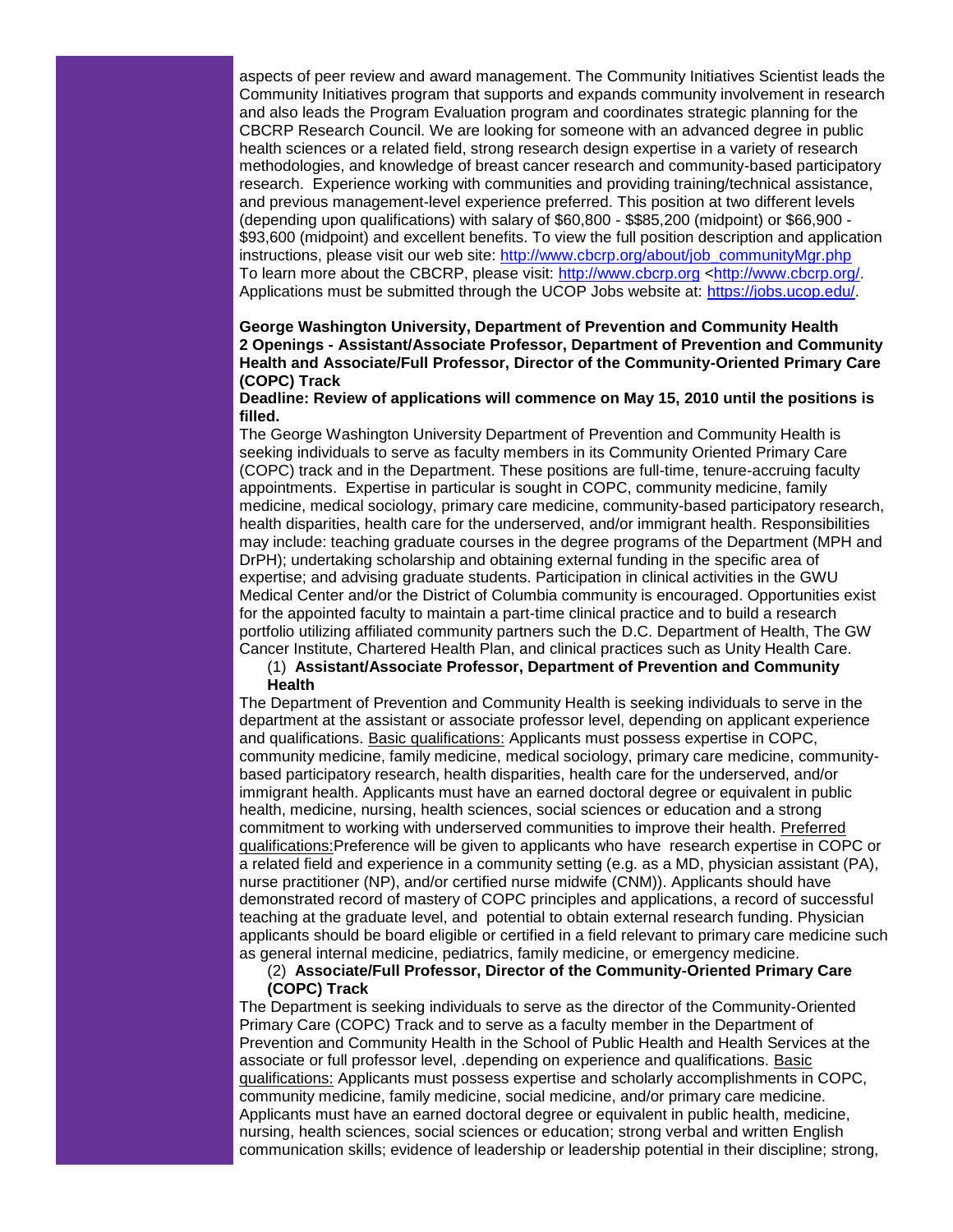demonstrated commitment to primary care service to populations. Preferred qualifications:Preference will be given to applicants who have research expertise in COPC or a related field and experience in a community setting (e.g. as a MD, physician assistant (PA), nurse practitioner (NP), and/or certified nurse midwife (CNM)). Applicants should have demonstrated record of mastery of COPC principles and applications, a record of successful teaching at the graduate level, and a demonstrated track record of external research funding. Physician applicants should be board eligible or certified in a field relevant to primary care medicine such as general internal medicine, pediatrics, family medicine, or emergency medicine. Research experience and expertise in community-based participatory research is also preferred.

TO APPLY FOR THESE POSITIONS: Interested applicants should send the following documents: 1) current curriculum vitae; 2) statement of clinical, teaching and research experience; and 3) names and contact information of 3 references, to be addressed to: Kerry Rogier

Department Manager

[sphker@gwumc.edu](mailto:sphker@gwumc.edu) (preferred) 2175 K Street, N.W. Suite 700 Washington, D.C. 20037

## **Lehman College, CUNY Assistant Professor - Health Sciences (Tenure Track) Job ID: 2500**

## **Deadline: Open until filled with review of CVs to begin 3/17/10**

General Duties: Performs teaching, research, and guidance duties in area(s) of expertise as noted below. Shares responsibility for committee and department assignments, performing administrative, supervisory, and other functions as may be assigned. Full-Time. FLSA Exempt. Campus Specific Information: Tenure-Track Faculty Position in BS/MSEd programs in Health N-12 Teacher and BS and MA programs in Health Education and Promotion. Anticipated start date is 8/25/2010. Minimum Qualifications: Ph.D. degree in area(s) of expertise, or equivalent as noted below. Also required are the ability to teach successfully, interest in productive scholarship or creative achievement, and ability to cooperate with others for the good of the institution. Preferred Qualifications: Doctoral degree, research, and publications in health education and promotion or a related degree. Experience with online learning. Compensation: \$42,873 - \$74,133. Benefits: CUNY offers a comprehensive benefits package to employees and eligible dependents based on job title and classification. Employees are also offered pension and Tax-Deferred Savings Plans. Part-time employees must meet a weekly or semester work hour criteria to be eligible for health benefits. Health benefits are also extended to retirees who meet the eligibility criteria. How to Apply: Send a letter of application and CV to:

Chair, Search Committee Department of Health Sciences Gillet 431 Lehman College, CUNY 250 Bedford Park Boulevard West Bronx, NY 10468-1589

# **Portland State University, School of Community Health in the College of Urban and Public Affairs**

## **Assistant Faculty Position (Tenure-track)**

The School of Community Health in the College of Urban and Public Affairs at Portland State University is seeking applications for an assistant (tenure-track) faculty position beginning Fall 2011. Responsibilities of the position include research, teaching, and service. Candidates must have an earned doctorate (or be in the final stages of their degree) in public health or a related field. Candidates should have a teaching background, and a demonstrated promise to secure external funding. Candidates are encouraged to apply if they have research and teaching skills in one or more of the following areas: community health, program planning and evaluation, disease prevention, health care systems, health disparities, women's health, gerontology, and physical activity. Experience in community engagement and/or quantitative research skills is desirable. Research responsibilities include seeking external funding for research related to public health, conducting funded research projects and preparing manuscripts for scholarly publications. Collaborative work with faculty in the School of Community Health, and throughout the College and University, is encouraged. Opportunities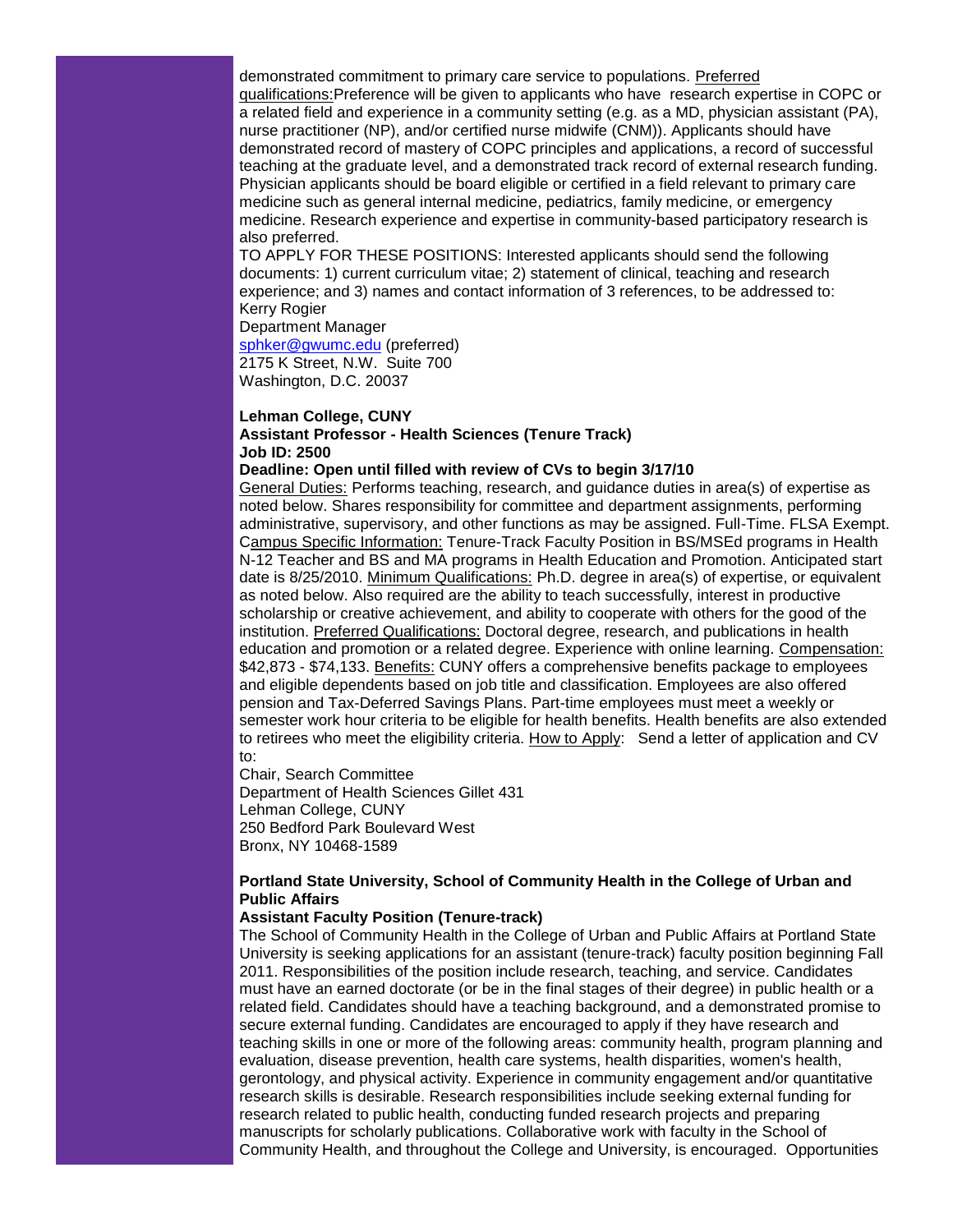exist for partnerships with faculty at Oregon Health & Science University and Oregon State University, as well. Instructional responsibilities include teaching and advising at the undergraduate and graduate levels, with involvement in the Oregon Master of Public Health Program, and the College's doctoral programs in Urban Studies and Public Administration and Policy. The School of Community Health [\(http://www.healthed.pdx.edu\)](http://r20.rs6.net/tn.jsp?et=1103369382426&s=1&e=001lCjIYZaTCtLqOidxJj-eslsBvu2Bk6RlKOfExCMPUkxwvXtJy2tzHJP71qHlLeX24oQK5iZJ-WaYT_1Y-ziX1P3DEMdAka5oUBrSGsk74DMgCNL5oW7jvg==) offers programs leading to degrees at both the undergraduate and graduate level. The School offers an MPH degree as part of the Oregon Master of Public Health program (OMPH): a collaborative effort with Oregon Health & Science University and Oregon State University. The OMPH is accredited by the Council on Education for Public Health, and ranked 2nd among community Health programs by U.S, News and World Report (2003). The School also offers MS/MA and BS/BA degrees, and participates in the College's Ph.D. programs. The School enrolls approximately 900 undergraduate and 100 graduate students, and has a core group of 15 faculty engaged in research in diverse areas such as food and nutrition, social inequality, welfare reform, suicide, aging, mass communication, hearing conservation, environmental health, obesity and physical activity. The School of Community Health also houses the Institute on Aging. The Institute conducts applied research related to the issues, policies, and programs that affect elders and their families and offers degrees and certificates in gerontology for undergraduate, masters and doctoral students. Recent research projects have focused on family care giving, health behaviors, social relationships, long-term care, housing, fitness and exercise, Alzheimer's disease, transportation, aging and health services delivery and policy, and research methods. The College of Urban and Public Affairs has approximately 70 full-time faculty. Other Schools in the College are the Mark O. Hatfield School of Government and the Nohad A. Toulan School of Urban Studies and Planning. Other research and service units include the Center for Urban Studies, the Executive Leadership Institute, the National Policy Consensus Center, and the Institute of Portland Metropolitan Studies. Portland State University is located in downtown Portland, the major urban center of Oregon. The University is centered on the tree-lined South Park Blocks, an extensive greenway through the center of town, and is surrounded by numerous cafes, pubs, and restaurants. Adjacent to the University is the Portland cultural district, home to the Portland Symphony, the Portland Center for the Performing Arts, the Portland Art Museum, and the Northwest Film Center. The variety of outdoor activities convenient to the city is unsurpassed. Hiking, mountain biking, skiing, windsurfing, and kayaking are popular outdoor activities. The rugged Cascade and Coast mountain ranges provide hundreds of miles of trails. The starting annual salary rate for this position will be dependent upon qualifications and experience, with an excellent benefits package including fully paid healthcare, a generous retirement package, and reduced tuition rates for employee, spouse or dependant at any of the Oregon University System schools. This is a nine-month appointment. Applicants should submit a letter of application containing a brief background statement including research and teaching interest, the names and contact information for four professional references (name, title, email, telephone, and mailing address), and a curriculum vitae to: Elizabeth Bull, Assistant to the Director, School of Community Health, Portland State University, PO Box 751, Portland, OR 97207-0751. Review of applications will begin September 1, 2010 and continue until finalists are identified. The anticipated start date is September 16, 2011. For further information regarding the application process, please email [bulle@pdx.edu.](mailto:bulle@pdx.edu) For questions specific to the position please contact Dr. Stephanie Farquhar at [farquhar@pdx.edu.](mailto:farquhar@pdx.edu)

## **Public Health-Seattle & King County Chief, Assessment, Policy Development & Evaluation (APDE) Deadline: May 14, 2010**

The Assessment, Policy Development, and Evaluation (APDE) unit is a nationally recognized leader in community health assessment. APDE's primary role is to provide health assessment data and evaluation to inform planning, policy development, and action to improve the health of King County residents. The Chief of Assessment, Policy Development and Evaluation (APDE) provides leadership, vision and direction for the Unit. The Chief must be an innovative leader with strong management, strategic planning, public health expertise, and research skills. The incumbent is responsible for overseeing epidemiology, assessment, policy development, program planning, research and evaluation activities and coordinating and providing technical assistance with these activities throughout the Department.

Application Process: Persons interested in this position should submit the following information: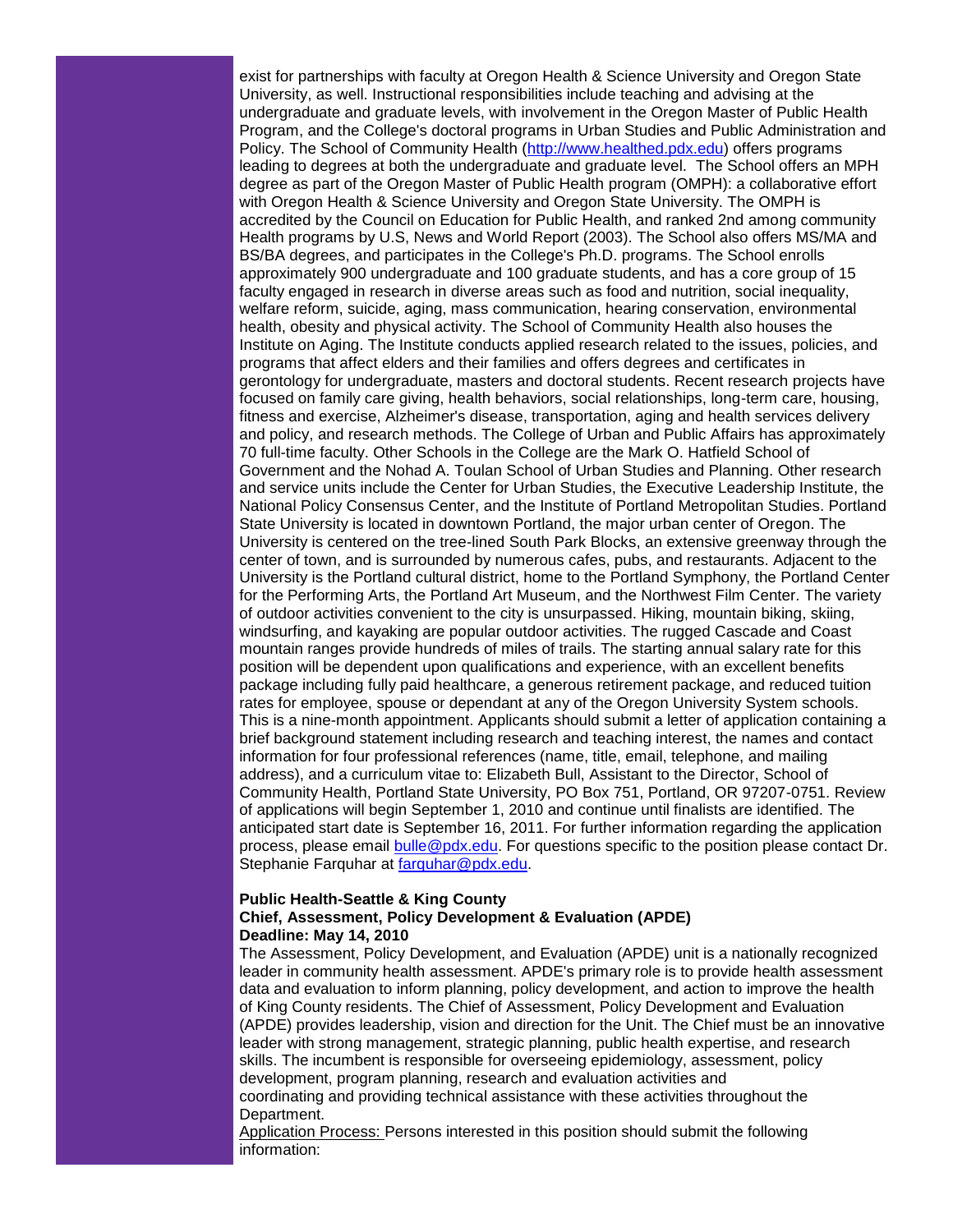1. A letter of interest specifically addressing the qualifications mentioned in the announcement. 2. A current resume.

3. Salary history.

If you have questions regarding this announcement, please call Marissa Karras at 360-956- 1336. This position will remain open until filled. In order to be considered for the first round of interviews please submit your application materials by May 14, 2010 to [marissa@karrasconsulting.net](mailto:marissa@karrasconsulting.net) or by fax to 360-956-1348. Please see the job announcement

for further details. Samples of APDE reports can be found at: [http://www.kingcounty.gov/healthservices/health/data.aspx](http://r20.rs6.net/tn.jsp?et=1103369382426&s=1&e=001lCjIYZaTCtJKMkgiW4NgAfodHi1HcADyYheRxST6MyPIWlP0IWmS3rXI1LoZoG8SfXs16H8NgYnY5oK0y9GCcpwOHUhqCyuHoJu7Z8caAHXdqwp_cyWASSbNlTICuAWK4yZQHO7HnAGagYnQ67leyuNiuYPEEANO)

# **The Commonwealth Fund and the Australian Government Department of Health and Ageing**

# **2011-12 Australian-American Health Policy Fellowship Open to Applicants Deadline: August 15, 2010.**

[The Australian-American Health Policy Fellowship](http://r20.rs6.net/tn.jsp?et=1103369382426&s=1&e=001lCjIYZaTCtLyuuJeL27oO7XL4hZsucMxzo0o1VvQxoj4E-IQfbKOL9PD3dv68Q2FRHYmZ1SLY7NZmORx5aWvUkqApBv-txo15qiCAd1pLPJN-XB3Xj_wrku3Q4JgfzHodxwiSksOsRIUcx3zG-7mtwpRFMkeXKdn5HoxF1v8w_A=) offers a unique opportunity for outstanding, mid-career U.S. professionals-academics, government officials, clinical leaders, decisionmakers in managed care and other private health care organizations, and journalists-to spend up to 10 months in Australia conducting research and working with leading Australian health policy experts on issues relevant to both countries. The Australian Government Department of Health and Ageing hopes to enrich health policy thinking as fellows study how Australia approaches health policy issues, share lessons learned from the United States, and develop an international perspective and network of contacts to facilitate exchange and collaboration that extends beyond the fellowship experience. The fellowship is structured around mutual areas of interest, such as health care quality and safety, the private/public mix of insurance and providers, fiscal sustainability of health systems, management and efficiency of health care delivery, health care workforce, and investment in preventive care strategies. Applicants' proposals should address one of the program's areas of interest and clearly demonstrate: the intention to combine research and practical experience; the relevance to both the United States and Australia; achievable outcomes, given the duration of the placement; and the potential to advance policy in Australia and the United States. U.S. citizenship is a requirement for eligibility. For further information on the 2011-12 Australian-American Health Policy Fellowships and to obtain an application, please see

[http://www.commonwealthfund.org/fellowships/.](http://r20.rs6.net/tn.jsp?et=1103369382426&s=1&e=001lCjIYZaTCtKHpNIv5ebDCzdt6I85N0KHAiSzd_ZaLyX_RsJDQLbArQvw1GB5PekqaLRlUO-jgvLCoQSl689VWGmbf4xL6xGiwH-Z6vm9YtLnmk7mWirvF7nc4Gran6bHQ4oGTMyGZq4DtUMkqiH4D6ic6JtAssopBJ5UXHoqvjI=) Please direct questions to Robin Osborn of The Commonwealth Fund (tel.: 212-606-3809; e-mail: [ro@cmwf.org\)](mailto:ro@cmwf.org).

# **The New York Academy of Medicine**

# **The 9th International Conference on Urban Health --** *Good Governance for Healthy Cities*  **New York, NY**

## **October 27 - 29, 2010**

# **The New York Academy of Medicine**

Scholarship Application Process Deadline: May 31, 2010

Scholarship Application Process: Scholarships will be awarded to cover some or all of expenses (including travel, registration, hotel stay, and per diem, or some portion thereof) for select ICUH 2010 participants. ICUH 2010 organizers will consider scholarship applications from **abstract applicants ONLY.** If interested in applying for scholarship, please be sure to fill out the special scholarship application section of your abstract submission. Although you may submit two abstracts, you may only apply for scholarship once. When submitting your abstract through the online process, please be sure to indicate which portion of your expenses you would like covered. Also be prepared to answer the following two questions:

- 1. Briefly describe your urban health experience.
- 2. How would attending ICUH 2010 benefit your research or other urban health related activities?

In addition please provide a reference with email address that we may contact regarding your application. Although all scholarship applications will be considered, please note that funds are limited and ICUH 2010 organizers will make every effort to fund as many applicants as possible.

Deadline for Application:Monday, May 31, 2010. No scholarship applications will be accepted past this deadline. Notice of Decision:Friday, July 2, 2010 - Friday, September 10, 2010. All individuals who submit an abstract or application will be notified of our decision on a rolling basis between, Friday, July 2, 2010, and Friday, September 10, 2010 via email.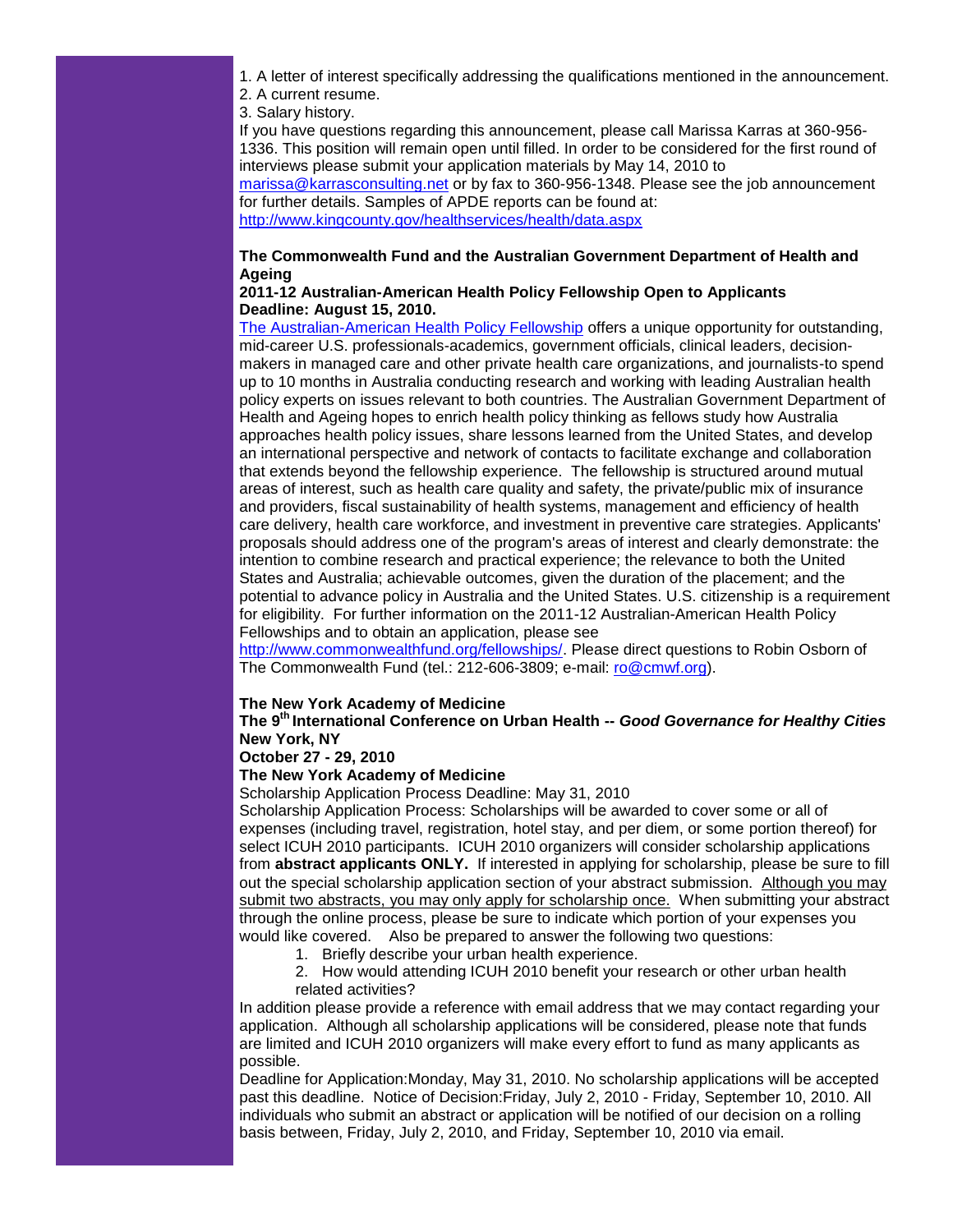**University of Rochester Medical Center, Department of Community and Preventive Medicine, Division of Social and Behavioral Medicine Associate or Full Professor (Tenure-track)**

The Division of Social and Behavioral Medicine within the Department of Community and Preventive Medicine at the University of Rochester Medical Center is seeking to recruit tenuretrack faculty at the level of Associate or Full Professor. Candidates with demonstrated research interest in the areas of health promotion, applied or dissemination research are encouraged to apply. Of particular interest are individuals with research experience in behavior change in such areas as maternal child health, nutrition or physical activity, tobacco, alcohol and other substance use or abuse. Successful candidates are expected to make significant contributions to scholarship in their fields, attract extramural support, demonstrate excellence in teaching, and expand partnerships within the university and the community. All applicants must hold a doctoral degree in a field of social or behavioral science with a strong emphasis on research design and statistical methods with an established record of publications in peer-reviewed journals and a demonstrated ability to secure extramural funding. For more information about the Department of Community and Preventive Medicine, please visit [www.urmc.rochester.edu/cpm.](http://r20.rs6.net/tn.jsp?et=1103369382426&s=1&e=001lCjIYZaTCtKUjwu6m3z5XnO5DnBS4WMuJbPXvtmh2GAT1jyyHUo8K4fDfHPtgSBAwF1SgcHBRVwmY4ATKjdEPofOR1xmNgthuqZI0wFzFKyeWIgUm7TCXQ911Mog_N0Y) The University of Rochester is an equal opportunity employer. Women and minority candidates are encouraged to apply. Interested individuals should submit a letter of application, curriculum vitae, and the names and contact information for three references to

Ann Dozier, PhD, Chief Division of Social and Behavioral Medicine Department of Community and Preventive Medicine University of Rochester Medical Center 601 Elmwood Avenue, Box 644 Rochester, NY 14642 Tel: (585) 758-7812 Fax: (585) 424-1469 Email: [ann\\_dozier@urmc.rochester.edu](mailto:ann_dozier@urmc.rochester.edu)

**[back to top](#page-0-1)**

# <span id="page-9-0"></span>**CALL FOR SUBMISSIONS**

**Call for Research Proposals -- WHO Scientific Resource Group on Equity Analysis and Research, Global Forum for Health Research, People's Health Movement Advancing Health Equity Through Research and Practice - Identifying What Works to Reduce Health Inequities Deadline: May 23, 2010**

The [WHO Scientific Resource Group on Equity Analysis and Research](http://r20.rs6.net/tn.jsp?et=1103369382426&s=1&e=001lCjIYZaTCtKyDrmileAQTaJDQLxIkZoJPBPbw2F-jvtUdb8wcyj_QSsdZvJSHJVtxlVwr7gGXtaPDKV8QcctS9heKo-PahZz8-vgXYbQDDPvC1tNFnOHvw==) together with the [Global Forum for Health Research](http://r20.rs6.net/tn.jsp?et=1103369382426&s=1&e=001lCjIYZaTCtKs3Li1_6_40Il5_Wh-sQAWVfIoef34VI45XvLsIpd-hQzcb2hLVTbhrzFmtid9Ud0ow-qnOvvv5nUCQ_y9XOFgAaoO1K74HqgTTDS0dpK2Yz-KIVe6fOX_) and [People's Health Movementa](http://r20.rs6.net/tn.jsp?et=1103369382426&s=1&e=001lCjIYZaTCtKiqmhKFr7VMQoP3EzOtK8IgGq455GjtoJ3T2PHMjRF-G2EZFRHox0QhzwEBhfb6W-deRuk_2P6XJa-JKLPrrf9fpYvXAZQYUK6l4lLZ992Fg==)nnounce a call for research proposals from civil society organizations (CSOs) on the theme: 'Advancing health equity through research and practice - identifying what works to reduce health inequities'. Deadline for receipt of entries is 23 May 2010. CSOs interested in evaluating the interventions they implemented and their impacts both on health outcomes and on health equity are invited to submit research proposals. The interventions (including policies, programmes, etc) to be evaluated need to address social, economic and political determinants of health. Submission of proposals dealing with interventions and research projects already in progress is strongly encouraged.

A description of the call is provided via the following link: : [http://www.globalforumhealth.org/Media-Publications/Archive-news/Call-for-research](http://r20.rs6.net/tn.jsp?et=1103369382426&s=1&e=001lCjIYZaTCtJ9A1iIAYSd2vCWLXrAxVPA9iummZCph5wnBTcR0KRC6tm0pOW_qY4CdWo81P4FMA1B8GdRCeWd1qE6rIHS5Qv7LKt7hwqe2CucnQ8IYu-FKZEsFHwm2lR109FwU-l-N2_ly-RdQSf-HAgkjvsrygbkwZ8TZG4xjJzMAPwY06a8-8I0USdu7ZXLllZUbRDL4oC8LK4iGu8Dwoz0zzCJKgf9jQDNPGgdSaqTtCabcpLw3w4kTxioAzdn)[proposals-from-civil-society-organizations-CSOs.](http://r20.rs6.net/tn.jsp?et=1103369382426&s=1&e=001lCjIYZaTCtJ9A1iIAYSd2vCWLXrAxVPA9iummZCph5wnBTcR0KRC6tm0pOW_qY4CdWo81P4FMA1B8GdRCeWd1qE6rIHS5Qv7LKt7hwqe2CucnQ8IYu-FKZEsFHwm2lR109FwU-l-N2_ly-RdQSf-HAgkjvsrygbkwZ8TZG4xjJzMAPwY06a8-8I0USdu7ZXLllZUbRDL4oC8LK4iGu8Dwoz0zzCJKgf9jQDNPGgdSaqTtCabcpLw3w4kTxioAzdn)

**Call for Posters - National Association of Community Health Centers Health Center Research & Innovations at the 2010 Community Health Institute & Expo Dallas, TX**

**September 12-14, 2010 Deadline: May 29, 2010**

With over 2000 attendees, the Community Health Institute & Expo (CHI) is the ideal place to showcase your research activities and findings, or disseminate an innovative best practice that has improved care or reduced costs. Presenting a poster at the CHI will provide you with a forum to share your work, find other centers with similar needs and interest, deliberate over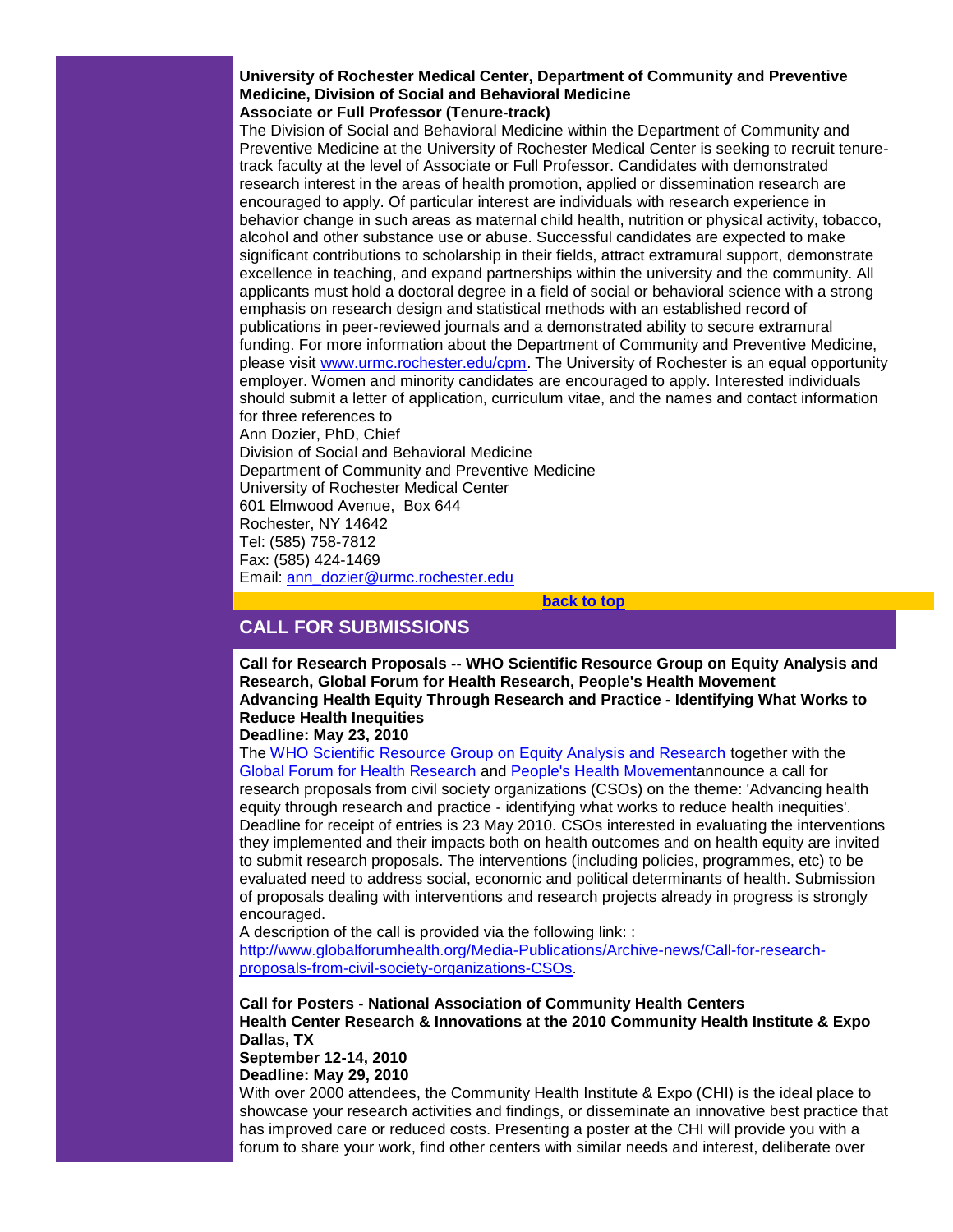new ideas, and facilitate the creation of new partnerships. For more information on posters, abstract guidelines, selection process, and presentations, please go to: [http://www.nachc.com/community-health-institute2.cfm.](http://r20.rs6.net/tn.jsp?et=1103369382426&s=1&e=001lCjIYZaTCtKxAB_3eLaF4oZqjBpXRd2g0a1l297F837CbiksHPkS9EgxvDcg71VPGiXEuROw6_D8Vmvi2jPtLYxBI7oGcVkmOncMGIHQxFKEV-lYKPhRPuDPzlzoEw0_FALrKPURm3X1ZzSNEbWHqA==) *HURRY! Abstract Deadline is May 29th! Accepted poster submitters will be notified of decisions by July 1.*For more information on poster presentations, email Michelle Proser, NACHC Director of Research, at [mproser@nachc.com.](mailto:mproser@nachc.com) For more information on the Community Health Institute and Expo, to [http://www.nachc.com/community-health-institute2.cfm.](http://r20.rs6.net/tn.jsp?et=1103369382426&s=1&e=001lCjIYZaTCtKxAB_3eLaF4oZqjBpXRd2g0a1l297F837CbiksHPkS9EgxvDcg71VPGiXEuROw6_D8Vmvi2jPtLYxBI7oGcVkmOncMGIHQxFKEV-lYKPhRPuDPzlzoEw0_FALrKPURm3X1ZzSNEbWHqA==)

# **Call for Abstracts, Workshops and Special Sessions - The New York Academy of Medicine**

**The 9th International Conference on Urban Health: Good Governance for Healthy Cities New York, NY**

**October 27 - 29, 2010** 

# **Deadline: May 31, 2010 (23:59 EDT)**

To submit: [http://www.abstractserver.com/icuh2010/](http://r20.rs6.net/tn.jsp?et=1103369382426&s=1&e=001lCjIYZaTCtIxVdwypjBpXcT6W9uubGBoAQnVWDqTXDJvVW3bCdYMxYWPGEgphM5UYxQB5-SGG6u6FRzOTd2_1WcRAuvhOI3pozbydlOjDX6Bicde8L9C1NnsZMGXi6bx0-K-fTDv620=)

Conference Theme: This year's theme, Good Governance for Healthy Cities, was chosen to showcase the importance of governance in creating healthy cities and improving the health of urban populations, as well as the social and public health policies that are required to address these issues. Cities are becoming larger, more diverse and complex and involve multiple sectors that advance their views and contest space. Healthy urban governance involves transparent, inclusive and accountable approaches to address common concerns and pressing problems. The conference will address governance in a number of ways: how governments can develop and implement policy that improves the health of all urban residents and reduces urban inequities; how non-health sectors that determine urban social environments might come together to impact and improve health; and how government, civil society and business can combine to conduct health impact assessments and promote health in all policies. The conference invites presentations of original studies, analyses, evaluations and best practices in a multitude of sectors: health services, violence and security, transportation and injuries, housing and infrastructure, urban planning, neighborhoods and the urban environment, reproductive and maternal child health, the social determinants of health, substance use and homeless populations, and still others. By holding this conference in New York, NY, one of the leading cities in the world, we intend to foster international research and policy exchanges to collectively improve the understanding of the common health and social risks faced by urban residents and communities and to influence the development of effective public health interventions across the globe. Perspectives and lessons from different countries can be valuable to share, and New York City's experience shows that North-South exchanges can lead to effective, inclusive, and comprehensive policies to improve urban health. Therefore we encourage academics, professionals, members of non-profit organizations, policymakers, community members, and individuals from the private sector of diverse

backgrounds and disciplines to submit an abstract for the conference.

Please refer to the instructions and more specific sub-themes below to identify a potential track for your paper, workshop, or other special session.

What is urban health and why cities?

Urban Health is a multidisciplinary and multisectoral approach to promoting public and individual health in the urban setting. Public, private and non-governmental sectors all contribute to urban health including: public health, urban planning, social work, education, engineering, architecture, law, media, food and agriculture, community development, environmental protection, transportation, economics, to mention a few. In other words, improving urban health relies on the partnerships of many stakeholders.

The field of Urban Health is rooted in the World Health Organization Ottawa Charter for Health Promotion (1986), whereby "health promotion is not just the responsibility of the health sector, but goes beyond healthy life-styles to well-being." Urban health has developed as important changes in patterns of disease and disability have been noted in urban populations, encouraging health professionals to expand their vision to include social, economic, and environmental determinants of health. Such issues have been magnified in our rapidly urbanizing world. Today nearly 50% of the world's population lives in urban settings, and by 2030 almost 60% of humanity will live in cities. Much of that population lives in less wealthy nations, and in areas of urban poverty, or slums. The proportion of urban residents who are significantly economically disadvantaged is expected to grow in the next 50 years. The growth of cities in lower and middle income countries has outstripped the corresponding growth in infrastructures, security, and food, water, and sanitation availability, resulting in the "dual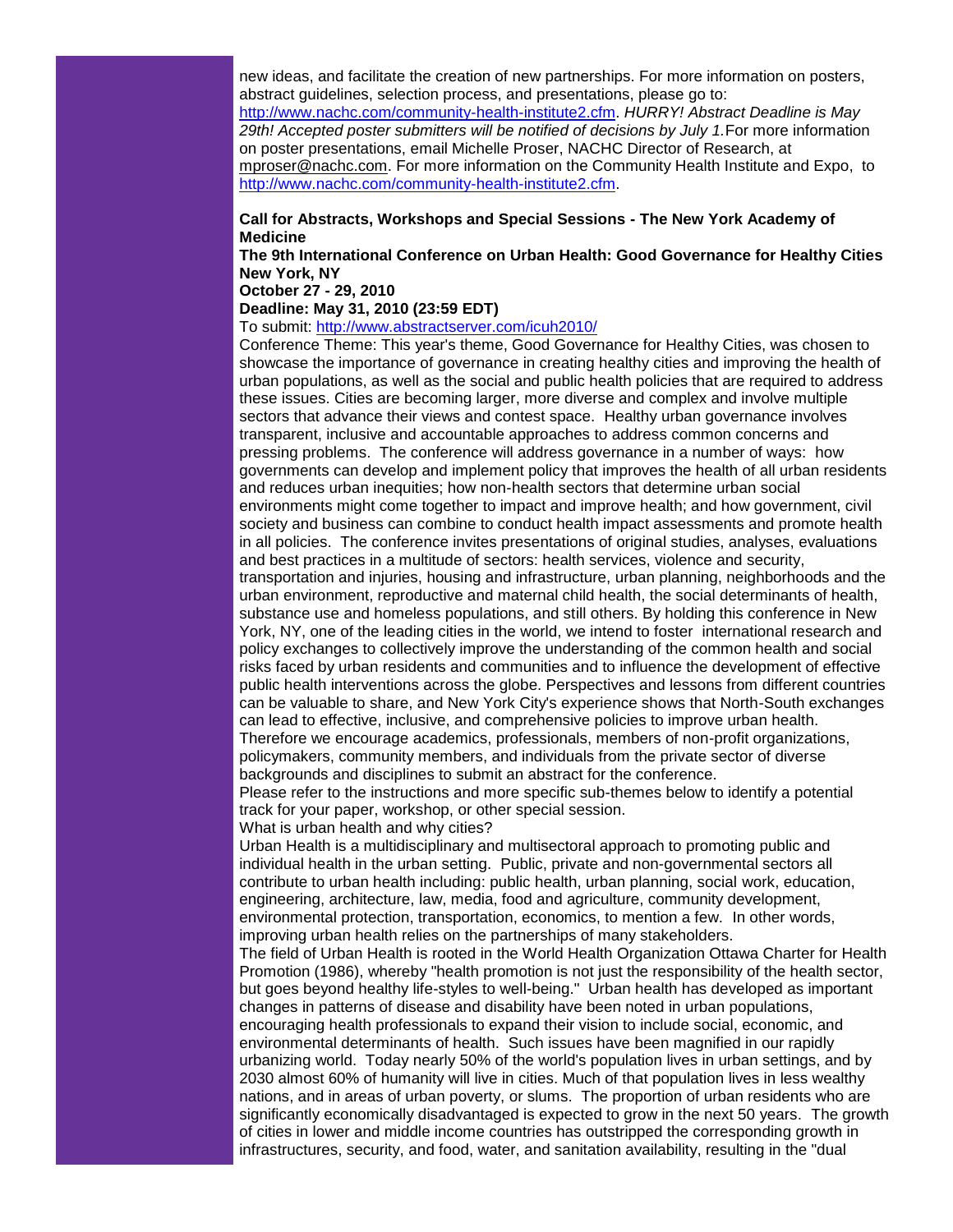epidemiological burden" of chronic and infectious diseases. Cities, researchers have discovered, can both foster and harm good health. For example, high population densities and slums can harbor and export disease, and urban sprawl can increase social isolation, negatively impact the environment and reduce physical activity. Healthy cities, however, can create opportunities for health promotion and may confer an "urban health advantage" on citizens by increasing their physical activity, fostering more social interaction, and centralizing health resources.

Abstract, Workshop, and Special Session Application Process

The 9th International Conference on Urban Health now invites abstract, workshop, and special session submissions for consideration in the conference program.

Abstracts: The conference will consist of multiple concurrent oral sessions, poster presentations, and oral-poster sessions. Oral poster sessions will be organized around to be determined themes and will allow researchers to present their findings to an open audience. To be considered for a session at the conference you are required to submit a detailed abstract of 150-300 words. Individual authors may not submit more than 2 abstracts. Abstracts must not have been previously published. Abstracts should be clear, concise and written in English. The English must be well written and should be checked by someone well versed in English writing. Please include all co-authors on your research and indicate who will be the presenting author. In addition, be sure to fill out appropriate contact information for yourself, including a valid email address. In submitting your abstract please choose your preferred type of session (oral, poster, or oral-poster) and a topic area from the list below:

## **1. Governance, Partnerships, and Urban Health Policy**

- 1. Local Governments and Health Development
- 2. Innovative Urban Partnerships for Health
- 3. Health Impact Assessments
- 4. Health in All Policies (HIAP)
- 5. Community Approaches to Urban Health
- 6. Links between National and Local Governments to Address Local Issues.
- 7. Civil Society and Government to Address Health Inequities
- 8. Governance: Public Private Partnerships to Address Determinants of Health
- 9. Innovative Methods and Measurements
- 10. Other

## **2. Reproductive, Maternal, Newborn, Child, and Adolescent Health**

- 1. Service delivery
- 2. Family planning
- 3. Integration of Reproductive Health and HIV/AIDS Services
- 4. Sexual Health of Youth
- 5. Supply and Demand Creation
- 6. Innovations in Financing
- 7. Innovative Methods and Measurements
- 8. Other

### **3. Aging and Health in Urban Settings**

- 1. Planning and Policies for Age-friendly Cities
- 2. Economic and Social Determinants of Healthy Aging
- 3. Addressing Disability in Urban Settings
- 4. Other

#### **4. Global Urbanization Processes and Prospects**

- 1. Climate Change, Urban Health, and Sustainable Development
- 2. Urbanization and Health in the Developing World
- 3. Urban Poor Funds, Micro-finance approaches, and Public-Private Partnerships
- 4. Demography: Migration, Fertility, Mortality, Drivers of Urbanization
- 5. Other

## **5. Urban Health Disparities**

- 1. Drivers of Slum Formation
- 2. Neighborhood-Level Influences on Health
- 3. Residential Segregation and Health
- 4. Serial Displacement and Health
- 5. Areas of Concentrated Disadvantage and Health
- 6. Other
- **6. Drug use, Mental Health, and the Urban Environment**
- 1. Substance Use and Mental Health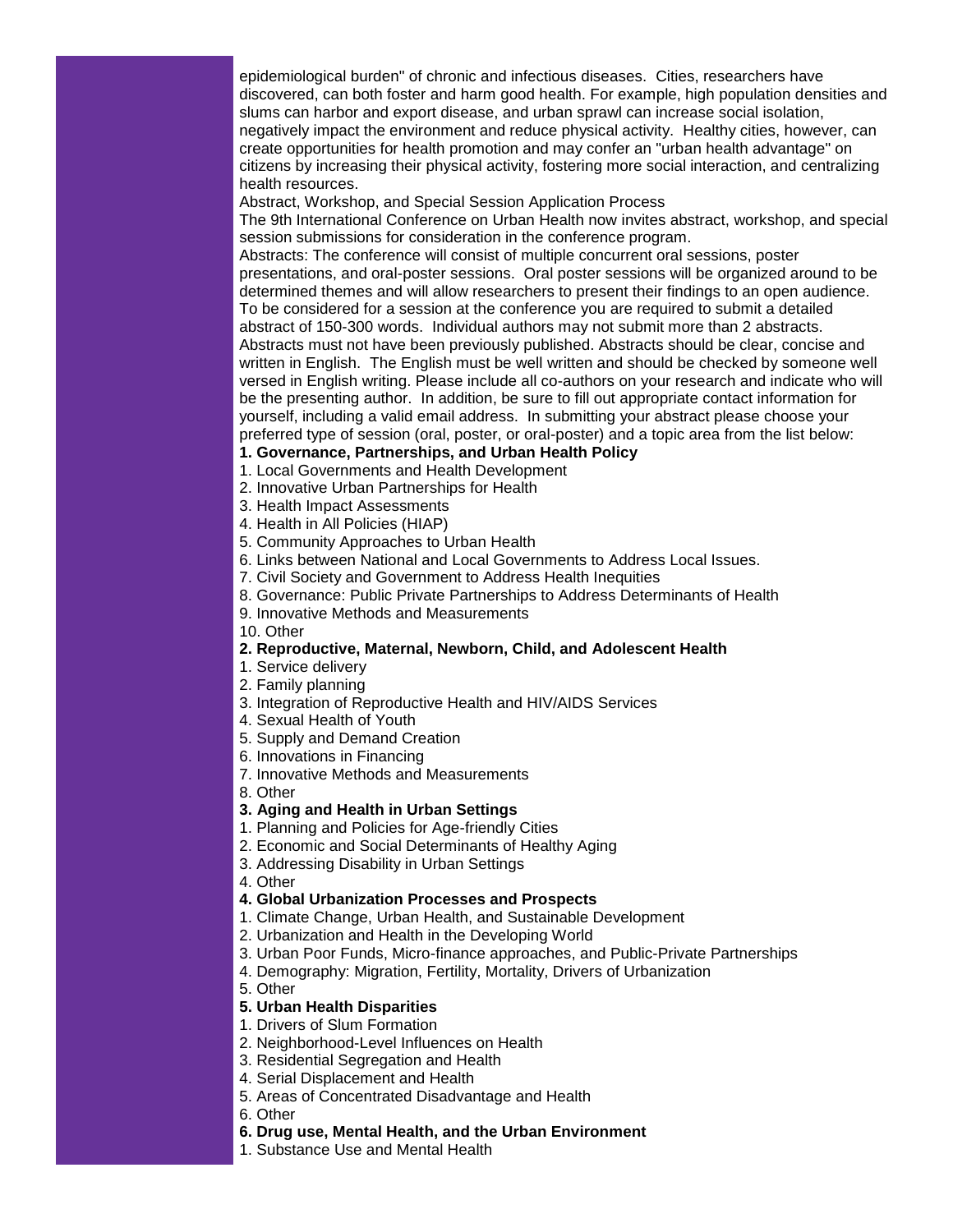- 2. Substance Use and Disease Linkages
- 3. Other
- **7. Urban Physical Environment and Health**
- 1. Housing and Health
- 2. Transportation and Health
- 3. Road Safety: Injuries, Road Traffic.
- 4. Water, Sanitation, and Solid Waste
- 5. Noise
- 6. Indoor and Outdoor Air Pollution
- 7. Land Tenure and Housing Security
- 8. Innovative Methods and Measurements
- 9. Other

# **8. Food Security and Nutrition**

- 1. Obesity and Overweight
- 2. Urban Food Deserts
- 3. Urban Agriculture
- 4. Urban Food Policy
- 5. Food Availability
- 6. Other

## **9. Urban Social Environment and Health**

- 1. Social Capital and Social Networks and Health
- 2. Education and Health Linkages
- 3. Violence and Urban Security
- 4. Innovative Methods and Measurements
- 5. Other

## **10. Diseases in Urban Settings**

- 1. HIV/AIDS, Tuberculosis, and Malaria
- 2. Other Communicable Diseases
- 3. Non-communicable Diseases
- 4. Innovative Methods and Measurements
- 5. Other

## **11. Urban Health Metrics**

- 1. Mapping, GIS, Remote Sensing
- 2. Health Information Systems at the Local Level
- 3. Census and Surveys methods
- 4. Standardization of Instruments and Methods

# 5. Other

## **12. Other**

You must create an account in the system to submit abstracts. After an abstract has been created, modifications can be made until the abstract submission deadline (May 31, 2010). No modifications can be made once the abstract has been submitted. To modify a submitted abstract please contact the ICUH 2010 abstract team at [icuh2010@abstractserver.com](mailto:icuh2010@abstractserver.com) Note: If you created an account for ICUH 2009 or ICUH 2008, you do not need to create a new account. You can retrieve your user name and password, click on lost/forgotten password from the login page.

· Abstract category: The abstract category is the general heading under which your abstract will be reviewed and later published if accepted. You must choose one abstract category which best describes the subject of your abstract.

· Abstract title: The abstract title must indicate the nature of the investigation with no abbreviations or author/ institution names

· Abstract body: The text of the abstract should briefly state the objective, methods, result and conclusion of the study.

o The abstract body must not exceed 300 words.

o Do not include any personal author information in the abstract body.

o Do not include any grant names or references in your abstract body

o Authors can modify the abstract when it is in "draft" status only. Proof read your abstract carefully before final submission.

· Authors: All authors must be entered in the appropriate fields within the system's author function.

· Preview: Always check the final abstract with the system's preview function before final submission, and edit or replace as necessary. It is the author's responsibility to submit a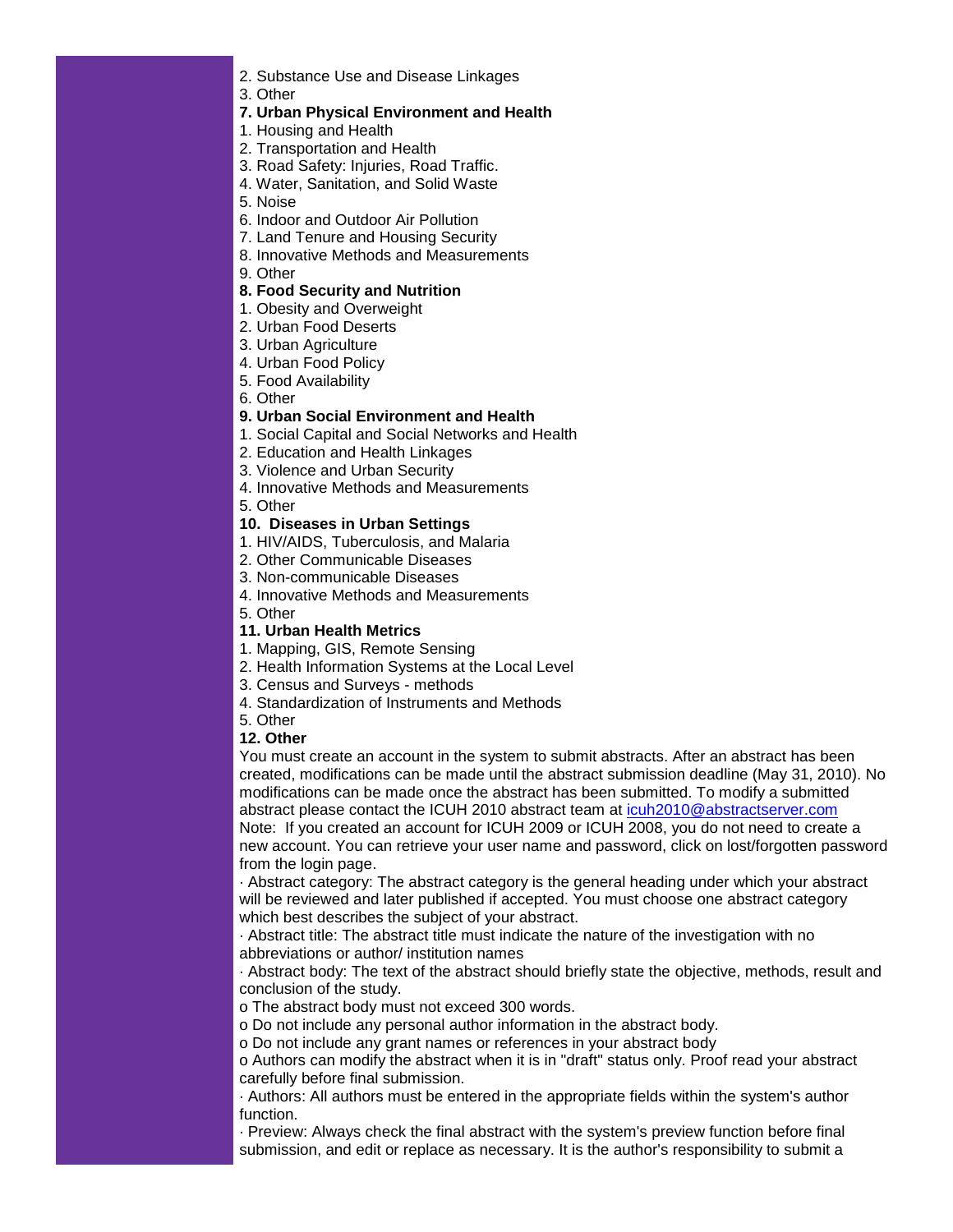correct abstract. Any errors in spelling, grammar or scientific fact will be reproduced as typed by the author.

· Submission: Choose a preferred presentation type with the system's submission function and fill out the appropriate sections of the disclosure agreement.

Following complete submission, your abstract will undergo a rigorous blind review process. If your abstract is accepted, please note that conference organizers may choose to set your presentation in a session that was not your original topic area. In addition, due to time constraints, your preferred type of session may not be selected; for example, you may have selected oral presentation, but conference organizers will have selected a poster presentation for you. In this case, you may not appeal this decision, but if an oral session opens up, you will be automatically selected for that session. Organizers will duly notify you in time to prepare for the conference. If you have any questions regarding your abstract submission, please contact the ICUH 2010 abstract team at [icuh2010@abstractserver.com](mailto:icuh2010@abstractserver.com)

Workshops: The conference will include participant initiated workshops, training activities and other sessions on topics related to urban health. Workshops will be scheduled for before the conference as special registration pre-conference workshops and during the conference. In submitting your workshop proposal, please choose whether you would like to be considered for a pre-conference workshop or for a concurrent workshop. Pre-conference workshops would take place on Monday, October 25, and Tuesday, October 26, 2010 and will face fewer time constraints, but workshop organizers will be charged a fee for their space and any audiovisual requirements they may have. Concurrent workshops will be free but applications will be rigorously reviewed to select only the most relevant sessions to fit within the normal conference program. Those interested should submit their proposals through this sub-theme detailing the title of the activity, nature of activity, names of speakers, sub-topics to be covered, and number of people expected. Please include a 300 word abstract detailing the nature of your workshop.

Special Sessions: For special closed meetings, roundtables, or panels that you would like to organize, please submit an application detailing title of the activity, 300-word abstract detailing nature of your activity, names of speakers and participants, sub-topics to be covered, and expected number of participants, if any. Following receipt of applications in this area, organizers will work closely with applicants to arrange for these sessions.

Deadline for Submissions: Monday, May 31, 2010. The abstract submission process will close for all session types at 11:59 PM, Monday, May 31, 2010. No abstracts will be accepted past this deadline.

Notice of Decision: Friday, July 2, 2010. All individuals who submit an abstract or application will be notified of our decision by Friday, July 2, 2010, via email.

Call for Abstracts - 2010 Academy for Health Equity Conference

Achieving Health Equity in the Era of Healthcare Reform

Marriott Denver South at Park Meadows

Littleton, CO

August 18-20, 2010

Deadline, May 31, 2010 (11:59 p.m. Easter)

CALL FOR ABSTRACTS

We invite submission of abstracts for the 2010 Academy for Health Equity Conference, "Achieving Health Equity in the Era of Healthcare Reform," August 18-20, 2010 at the Marriott Denver South at Park Meadows, Littleton, CO. All abstracts are due by Monday, May 31, 2010 at 11:59 p.m. Eastern time. Authors are encouraged to submit abstracts on topics related to the conference theme, as well as current and emerging issues related to health disparities and health equity. More information about the abstract submission process can be found at: [https://cmt.research.microsoft.com/AHEC2010/Default.aspx.](http://r20.rs6.net/tn.jsp?et=1103369382426&s=1&e=001lCjIYZaTCtIaoOdD7OuHnUw-bd95bJASEY8SdlVRL2jCMon1bUERamoZlglj0TGONQuvEb10qg_Aw7ioDWT-Kx9xPXDodLiw3LDy0YLNy4vVUOoefbqwCD-krG6-YhjIUIGF-9WRp71eTUCungzDAGLPEoEtXIrl)

Instructions: Authors should indicate if they would like their abstract considered for oral or poster presentation or both. To facilitate the review process, authors should choose an appropriate subject area and identify keywords for the abstract. Authors will copy and paste their abstract to the appropriate section as well as upload a .doc, .docx, or .pdf file with the title, authors, abstract, keywords, and learning objectives. Files are limited to 5000 characters total, including title, authors, abstract, keywords, and learning objectives. Call for Qualified Mentors and Mentees - American

**Psychological Association Office on AIDS APA Mentorship Program Deadline: June 1, 2010**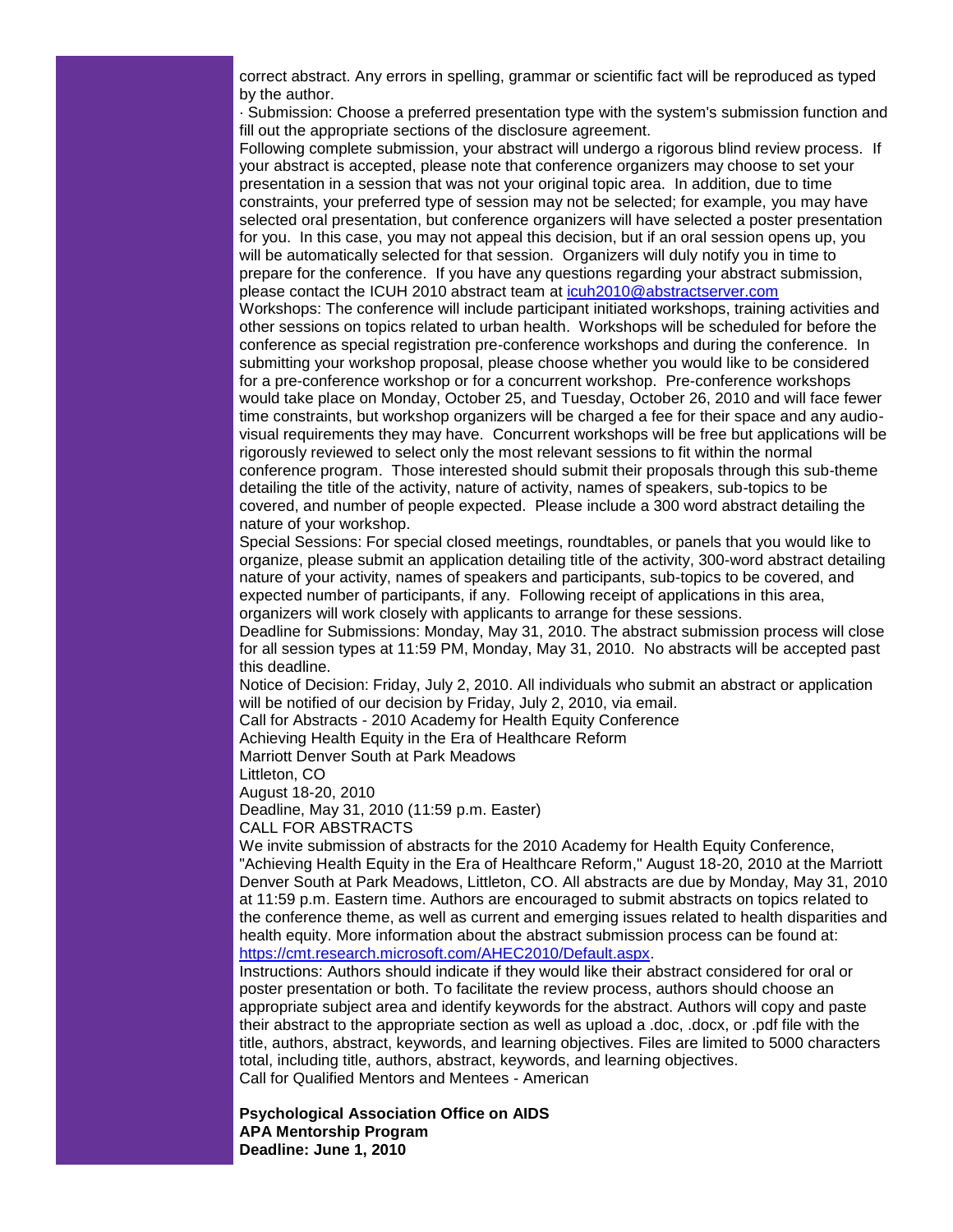The American Psychological Association Office on AIDS is seeking qualified mentors and mentees to participate in a 2-year \*Cyber Mentor

Program[<http://www.apa.org/pi/aids/programs/cyber/index.aspx>](http://r20.rs6.net/tn.jsp?et=1103369382426&s=1&e=001lCjIYZaTCtLvdkAwDwrYUvQC7HxQMxkSJFrUwrw7-TqqXJNLQtE2M_4WfXubu45ETJgtlXtlI3ddDX7YkzkaOyT6uzzIF4IbzqG51KX7cue4SbET5OzbILdR11oS2C2-fbMt5LjAb8ake9bs6EK3u7IRVOPEfsel)

\*-a distance-learning, mentorship program designed to prepare doctoral-level behavioral and social scientists for careers as independent researchers in the area of HIV/AIDS and communities of color. This program, funded by the National Institute of Mental Health (NIMH), uses state-of-the-art distance-learning technologies (e.g., webcasts, online classrooms, etc.) to assist mentees in achieving three major goals:

- Create and implement a career development plan focused on building the capacity to conduct independent research in the area of HIV/AIDS and communities of color.

- Conceptualize, draft, and submit a high-quality research application to an appropriate National Institutes of Health (NIH) funding mechanism.

- Establish a mutually supportive network of professional colleagues with common research interests.

Want to be a \*Mentor? \*Application information is here:

[http://www.apa.org/pi/aids/programs/cyber/mentor.aspx](http://r20.rs6.net/tn.jsp?et=1103369382426&s=1&e=001lCjIYZaTCtLa2EMWXdbF2ww7I1ya-Qax7GUG2SA9oAdK07HTNW9wpvrliioyimqzazrC63KXK2NmMdFs15FvzY7T6-R1B_vjcZyH5h0fkMlGEp_oiNACMZ0__LrP343Gmrt-M-GFskXGr9oB9gMY93Rv7StAjFtG)

Want to be a \*Mentee? \*Application information is here:

[http://www.apa.org/pi/aids/programs/cyber/mentee.aspx](http://r20.rs6.net/tn.jsp?et=1103369382426&s=1&e=001lCjIYZaTCtLnWzNUGNovPSOhCz5cJXbx0auDPnjF-aQZiGu7uLIo-E3VoY2GBg9MnkYWpL5PDfyOo2oKx9AkDnaIqLfBnnSPxnfxOnrPQbQD0JmRtBrYlavKm-VMBT8Rf2Nw1bBGjmvAhypcOzUBpzj3VpG5pSrS)

The deadline for application materials is June 1, 2010. For further information, please contact the \*APA Office on AIDS, [OfficeOnAIDS@apa.org](mailto:OfficeOnAIDS@apa.org) (202-336-6042).

Call for Papers - Public Health Report (PHR)

Supplement of Social Determinants of Health and Data System Deadline: June 1, 2010

The journal Public Health Reports (PHR) is inviting papers for a Supplement of Social Determinants of Health and Data Systems. The Guest Editors for this Supplement are Drs. Kathleen McDavid Harrison and Hazel D. Dean. Dr. Harrison is Associate Director for Health Equity and Dr. Dean is Deputy Director, both with the National Center for HIV/AIDS, Viral Hepatitis, STD, and TB Prevention at the Centers for Disease Control and Prevention. The Editors seek manuscripts that advance the scientific knowledge and public health research, practice, and policy on data systems related to addressing social determinants of health (SDH). Manuscripts may be analytic or descriptive in format and may propose models for new/enhanced data systems, evaluate existing data systems, or use data from current systems to illustrate how gaps can be addressed. Manuscripts may examine policy, program, disease surveillance, or other appropriate data systems and novel ways to use them to monitor indicators of health equity. Manuscripts addressing the following broad range of topics will be sought:

\* Studies focusing on developing and identifying key metrics that might be used to better measure and monitor the impact of SDH;

\* Studies that are multidisciplinary; that analyze or compare rather than merely describe; and that are not limited to one measure of social determinants or health outcomes, one age group, or one population subgroup;

\* Mathematical models of social determinants of human immunodeficiency virus, viral hepatitis, sexually transmitted diseases, and tuberculosis outcomes;

\* Studies that examine or use SDH analytic methods (e.g., individual-level, multilevel, and mixed-level analyses) that take into account the uniqueness of the data being used;

\* Evidence of linkage with policy or other constituencies that influence equity outcomes;

\* Application of innovative analytic methods for studying and monitoring influences on health equity;

\* Analyses to support the design and evaluation of policies, services, and interventions that enhance equity in health;

\* Analyses or meta-analyses of available data on legal and health policies; and

\* Use of evidence toward enhanced public accountability in and social action for health equity.

Manuscript requirements: Articles in PHR are typically 3,000-4,000 words in length. All manuscripts will be reviewed by the PHR Special Editorial Committee (SEC) for this Supplement. The SEC determines which manuscripts are sent for external peer review and which manuscripts are published in the Supplement. Deadline for submission: June 1, 2010. The anticipated publication date for the PHR Supplement is Fall 2011. Submit manuscripts to: [manuscripts@publichealthreports.org.](mailto:manuscripts@publichealthreports.org) Please include: "Attention Social Determinants of Health and Data Systems" in the subject line of the e-mail. If you have any questions about this Supplement, please contact Dr. Hazel Dean (404-639-8000; [HDean@cdc.gov\)](mailto:HDean@cdc.gov). If you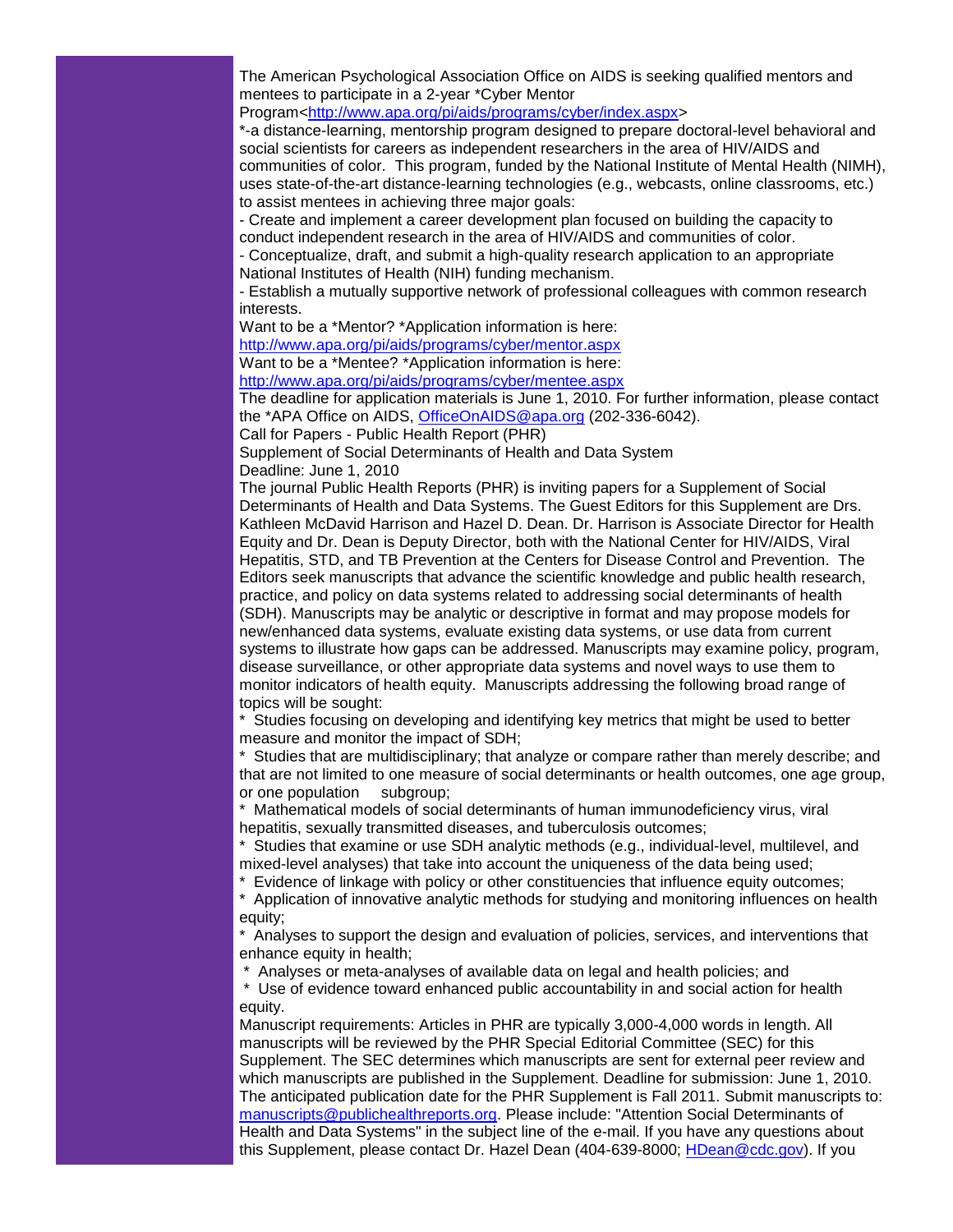have any questions about PHR, please contact the Acting Editor, Laurence Reed, at 513-636- 0257; [Laurence.Reed@cchmc.org.](mailto:Laurence.Reed@cchmc.org) Public Health Reports is a peer-reviewed journal of the U.S. Public Health Service and the U.S. Surgeon General. It is published in collaboration with the Association of Schools of Public Health. PHR is the oldest journal of public health in the U.S. and has published since 1878. The journal is widely distributed internationally, and is indexed by MEDLINE/Index Medicus, Current Contents, EMBASE/Excerpta Medica, Pais International, and LexisNexis. More information on the journal, including author guidelines, is available at [www.publichealthreports.org.](http://r20.rs6.net/tn.jsp?et=1103369382426&s=1&e=001lCjIYZaTCtL_N13s5lU04HpTJineKxFBuRhaZ-SNsvm_5eqfKfaSHPXyOLnRDECVuZ0T6lb3-L6eXw10Sz4bIdEppXAB-H5NNTTrbsVsOLcFoJszX68LGDIs9VA_Rpxl)

Call for Papers -- Special Issue of *American Journal of Community Psychology* **Advances in Bridging Research and Practice Using The Interactive System Framework for Dissemination and Implementation**

Guest Editors: **Abraham Wandersman, Paul Flaspohler, Catherine Lesesne, and Richard Puddy**

AJCP Senior Associate Editor for this issue: *Emilie P. Smith, PhD* Deadline: August 15, 2010

If we are to achieve better outcomes in public health, education, and other social arenas, it is essential to: 1) integrate research to practice models with community-centered models (practice-centered models); and 2) bring funders, researchers/evaluators, and practitioners together in a partnership for results. AJCP published a special issue in June 2008 that introduced the Interactive Systems Framework for Dissemination and Implementation (ISF) (Wandersman et al, 2008) which established such a foundation to bridge research and practice. Since the publication of the special issue, the ISF has received increasing attention in the dissemination/implementation (D/I) field and among translation researchers from a broad spectrum of disciplines, e.g. public health, education, evaluation, and treatment. Some major advances of the proposed special issue (to the original 2008 issue) are to: 1) show how the ISF can be applied at different stages of the life of an innovation, (e.g., funding cycle- proposal, planning the initiative, implementing the initiative, and evaluating the initiative); 2) apply the ISF to diverse arenas such as treatment,, education and prevention; 3) demonstrate concurrent or proactive use of the ISF; and 4) describe research and evaluation of the framework that has emerged. The special issue will provide a scholarly forum to:

· Disseminate *innovative applications* of ISF-inspired D/I efforts with more depth and reflection on the framework.

Present *research/evaluation* of the framework, its three main system components in action, the interaction between the systems, or the contextual features that surround the ISF.

· *Expand multi-disciplinary interest* in research and application of the ISF by seeking contributions from a wide variety of fields and include generalizability to treatment, education, and prevention.

The guest editors believe a framework is only as good as its application and testing (i.e. research and action). The special issue will call for papers that deepen our understanding of the ISF in action and its strengths as a framework to guide D/I across multiple fields. 2008 Special Issue Citation: Wandersman, A., Flaspohler, P., & Saul, J. (2008). Illuminating the Interactive Systems Framework for Dissemination and Implementation. *American Journal of Community Psychology, 41*(3-4).

Additional background:This special issue is extremely timely and relevant to the work of community psychologists and allied disciplines vested in conducting community research and designing programs, policies, and practices that create or sustain effective community action. The challenge facing many change agents (practitioners and researchers alike) is how to use the best available evidence to inform and mobilize communities and systems to optimize the benefit of the programs, policies, and practices as they are delivered. It is crucial to have a framework that can be illuminated and enhanced by the unique and common perspectives of funders, researchers, and practitioners. The special issue offers a timely opportunity to highlight application and innovation in the use of the ISF; to assess the framework via application and evaluation; and to encourage multi-disciplinary dialogue about the framework. The 2008 issue on the ISF has been widely disseminated and helped establish an important place for community psychology in the highly significant arena of bridging research and practice. This is evidenced by its introduction at the 2009 NIH Conference on the Science of Dissemination and Implementation; invited workshop sessions at the 2010 CDC/AEA Evaluation Institute, the 2008 Annual Convention of the American Psychological Association, the 2008 and 2009 Society for Prevention Research Conferences; its presentation at a highly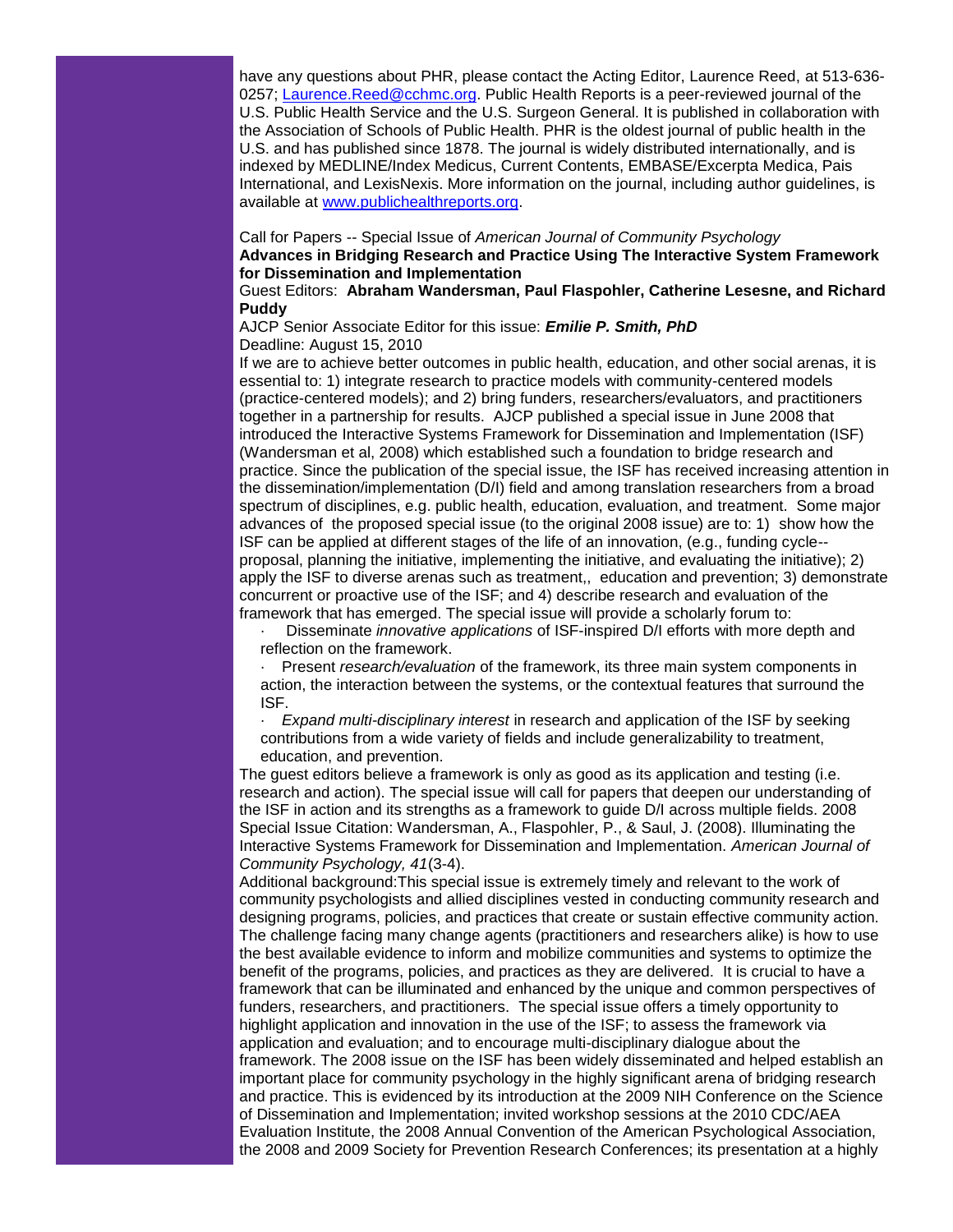attended CDC Evaluation Forum; and its invited presentation globally in universities in Japan, Brazil, and New Zealand.

Submission Process: Potential authors should submit a 1000 word proposal, including a description of the proposed work's relevance to and implications for system change efforts facilitated or informed by the ISF. Following initial review by the Guest Editors for the Special Issue, invitations will be extended for full online manuscript submission, subject to peer review. We encourage submissions from a diverse range of authors, i.e., researchers, community practitioners and partners, policy makers, and students. We particularly encourage manuscripts that address one or more of the following:

· Disseminate *innovative applications*of ISF-inspired D/I efforts with more depth and reflection on the framework.

· Present *research/evaluation* of the framework, its three main system components in action, the interaction between the systems, or the contextual features that surround the ISF .

· *Expand multi-disciplinary interest* in research and application of the ISF by seeking contributions from a wide variety of fields and include generalizability to treatment, education, and prevention.

Examples of potential submissions include but are not limited to: Evaluation of the ISF as applied to prevention initiatives (e.g., teen pregnancy prevention, violence prevention, preventive clinical services); advances in training and technical assistance approaches; innovative approaches to synthesis and translation; application of the ISF to other domains (e.g., mental health treatment, health and wellness).

Submissions should be in English and proposals should clearly state the type of article proposed. We hope to include a range of types of articles, as described in the new *AJCP* Instructions for Authors available on the online submission portal [\(www.edmgr.com/ajcp\)](http://r20.rs6.net/tn.jsp?et=1103369382426&s=1&e=001lCjIYZaTCtJLysxQD6KXK1qcPkaIKf2aR0qFq1xBzjX4sE8O-dOExjIzWHABMcMyqXhU8G65A-4T0ocI_jVzQpr40goQSG0Q-8UdrNaMPttgALl5DNkTrQ==), including: original articles, mixed methods research, first person accounts, advancing science, or empirical reviews. Please see the new Instructions for Authors (use the link at the top of the page on the portal) for complete descriptions of these manuscript types.

Proposals are due by email to any of the Guest Editors by August 15, 2010. Authors will be contacted about the status of their proposal by September 15th, 2010, and final online submissions will be due December 15, 2010. Reviews and editorial decisions will be made by the end of January 2011. Please send proposal submissions or inquiries to the Special Issue Guest Editors and share this call for proposals with interested colleagues. Please submit to any of the Guest Editors:

Abraham Wandersman, PhD

Professor

Department of Psychology, Barnwell

University of South Carolina

Columbia, SC 29208

O: 803-777-7671

[WANDERAH@mailbox.sc.edu](mailto:WANDERAH@mailbox.sc.edu)

Paul Flaspohler, PhD

Associate Professor and Director of Program Development and Evaluation Department of Psychology, Psychology 212

Miami University

Oxford, OH 45056

O: 513.529.2469

# [flaspopd@muohio.edu](mailto:flaspopd@muohio.edu)

Catherine A. Lesesne, PhD, MPH Senior Scientist, Adolescent Reproductive Health Team Centers for Disease Control and Prevention NCCDPHP/ DRH / Applied Sciences Branch 4770 Buford Hwy., MS K-22 Atlanta, GA 30341 O: 770-488-6564

# [CLesesne@cdc.gov](mailto:CLesesne@cdc.gov)

Richard W. Puddy, PhD, MPH Acting Branch Chief Centers for Disease Control and Prevention NCIPC/DVP Program Implementation and Dissemination Branch 4770 Buford Hwy. MS F-63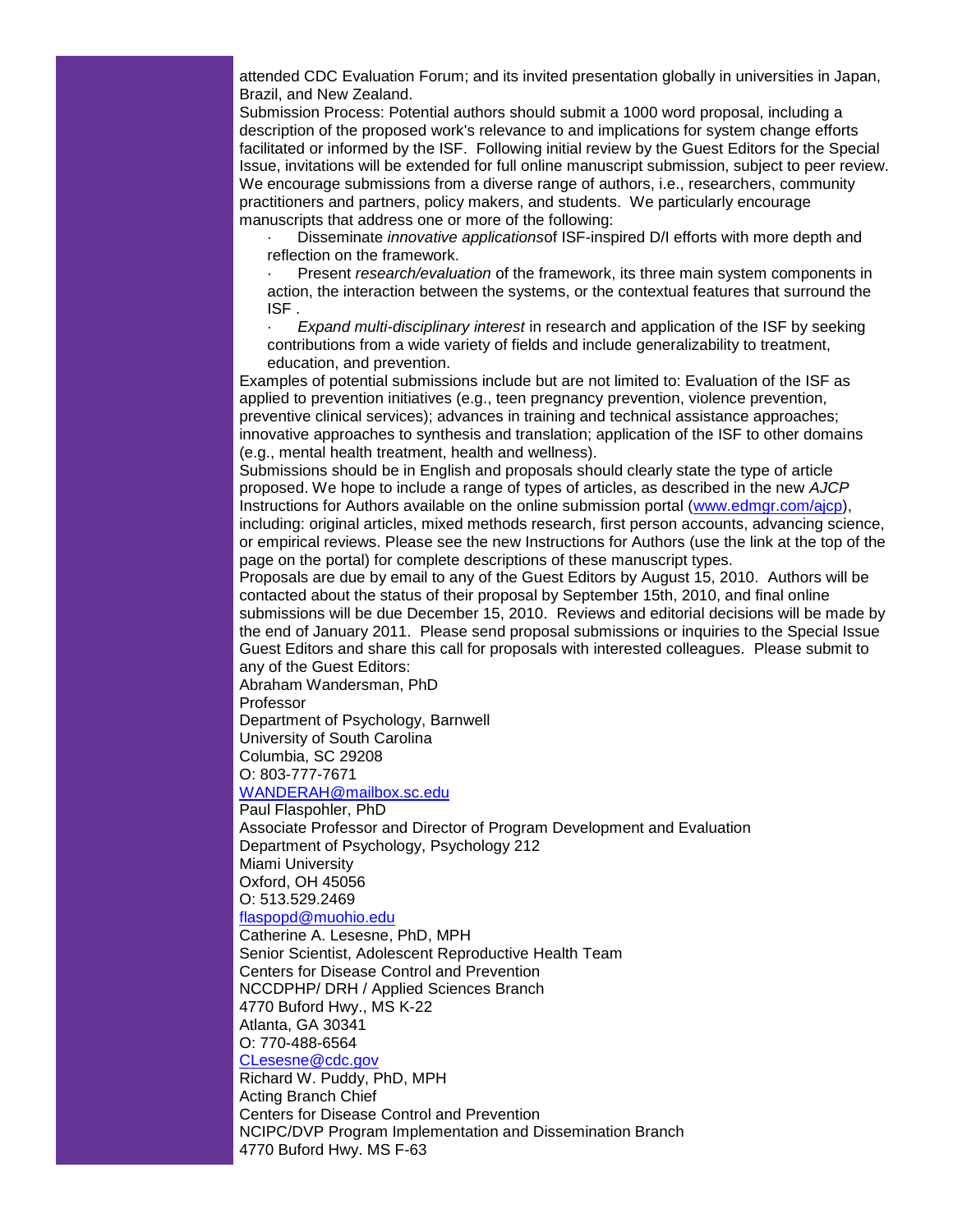## **[back to top](#page-0-1)**

# <span id="page-17-0"></span>**CONFERENCES AND EVENTS**

#### **National Academy for State Health**

**Web Event: Parent Partnerships to Support Early Child Health and Development: Lessons for the ABCD Initiative May 12, 2:00-3:30 pm (EDT)**

## **[Register for this event here](http://r20.rs6.net/tn.jsp?et=1103369382426&s=1&e=001lCjIYZaTCtLOg21L_Op9hQMwj8NzYExrIuZHTmwzkxeygteSTgz2FnW6z1XeBQKwi5uDdw8x3d41nA619d3gqIlCoNlV14aTkIZfT1CQuUdVghJLgGza6sI3MP8mYnsCl8HXkP72DPWIomy4Z6uqBPMRTTjg7VE9H5szRXIJ8gzQb2U7CzOsszl0GIEgOdjE-B7iEIkNAMk14UBSu7XqcWOXHYSgzO-Lf2-3qJ9-2yFy8wD1_2UINdJDsZqwfTUV3ZS9ICe8g9olW8EqWUb00pCSyAxmRjWV7N-vrrvCKV1P-p7ospOFk6ewInDgjRye8LnEUS4wKHM=)**

This NASHP webinar will focus on building and supporting parent partnerships with states to support programs and services for young children. Participants will learn about a three-part framework for building parent partnerships, why each level of engagement is critical to efforts to improve care coordination and services for young children, and how states engaged in these initiatives can incorporate parent partnerships into their work. This webinar is part of NASHP's Assuring Better Child Health and Development (ABCD) program sponsored by The Commonwealth Fund. The speakers include:

- Nilofer Ahsan,, Associate, Center for the Study of Social Policy
- Lisa Schaffran, Associate Director, Rhode Island Parent Information Network
- Deborah Garneau, Chief, Office of Special Health Care Needs, Division of Community, Family Health & Equity, Rhode Island Department of Health
- Gina Robinson, Program Administrator, Colorado Department of Healthcare Policy
- Megan Marx, Project Coordinator, Family-to-Family Health Information Network, Family Voices Colorado

University of North Carolina at Chapel Hill Program for Ethnicity, Culture, and Health Outcomes (ECHO)

16th Annual Summer Public Health Research Institute and Videoconference on Minority Health

## **June 8, 2010**

practical applications by:

The University of North Carolina School of Social Work, Tate-Turner-Kuralt Auditorium For more information and to register: **[click here.](http://r20.rs6.net/tn.jsp?et=1103369382426&s=1&e=001lCjIYZaTCtKLwyM2T_lkghg8Orxih6om6gl4p8ajWW1k-mYJ3PA-9Xt0HbpxAF_Dh0W6Py1q53juyKInCBh_xYAhj8mBdxP_AbilJZYf2K2gvLJJ86uwwQHAXsu-LebVwjaBDjxfJfJai5MiMm7IAQ==)**

## **Community-Campus Partnerships for Health**

## **CES4Health.info: Publishing Diverse Products of Community-Engaged Scholarship June 16, 2010 (3:30-5:00 p.m. Eastern)**

Register Today for June 16 CCPH Conference Call, "CES4Health.info: Publishing Diverse Products of Community-Engaged Scholarship." The call, from 3:30-5 pm ET, is free for those dialing in from Canada and the US. On the call, you'll learn about [www.ces4health.info,](http://r20.rs6.net/tn.jsp?et=1103369382426&s=1&e=001lCjIYZaTCtI0wh1VZ67PMhcilZTG96QpUy2f33hCMMbewLbk5-wUZ7ASDvTUn9X26mtbm6tVDhcyTZvUhGibJfLloTGsvbWUcyGyeIBUIGTVa1ZjWGrw6A==) an exciting new outlet for publishing and disseminating training curricula, educational videos, policy reports, online toolkits and other diverse products of community-engaged scholarship! The call will cover how to submit and search for products, how products are reviewed, and how to apply to be a reviewer. Register today at

[https://catalysttools.washington.edu/webq/survey/ccphuw/100955](http://r20.rs6.net/tn.jsp?et=1103369382426&s=1&e=001lCjIYZaTCtJB3W1N1OFSWiezy0KdR9D9FcB0iuV-TS8gv-i4-XNfiQeM8kaGafiOt68he5Fc3GCSUO-JMR_Y2p5mXXlSBKFiQbhmqNLN7HJlrFUXhl1Pc6QJRtVSa6Wr_NonX28Muip4ZvWdsrMQeMAJZTpbkrB-pxRluzDG7bo=)

**2010 Academy for Health Equity Conference Achieving Health Equity in the Era of Healthcare Reform," Marriott Denver South at Park Meadows 10345 Park Meadows Drive Littleton, CO 80124 August 18 - 20, 2010** Registration website: [http://academyforhealthequity2010.eventbrite.com](http://r20.rs6.net/tn.jsp?et=1103369382426&s=1&e=001lCjIYZaTCtLUHZomwm6hurPR_wcHvvpvSvf7ZjmqDe9e9Q3AQ2JjNr7rAj_oglKtxEB-jdYB1TpCIdy0VacjewjMruWqgWuPrdLQy2efhkBCo64WjjGq2HBqLaJov9w7ta_lEkbxld7WggvXKF6GdA==) Become a fan of the Academy for Health Equity on Facebook [http://www.facebook.com/?ref=home#!](http://r20.rs6.net/tn.jsp?et=1103369382426&s=1&e=001lCjIYZaTCtJ2Plxy9Cq6DYd_rRZDuxgG_a34dL7HR7_iLgtHBNdqxsqv7rbke9a7Nf1fRCi1igyMXnLpnz50jeIt_dRMDCinUlsoA7t8Ntj1i0-wh6aEeJZ6YaUTwBe8)/pages/Academy-for-Health-Equity/109277189091158 The overarching theme of the conference is "Achieving Health Equity in the Era of Health Care Reform." The meeting is critical to developing the knowledge-base for those engaged in health disparity activities by facilitating trans-disciplinary exchanges of the latest research and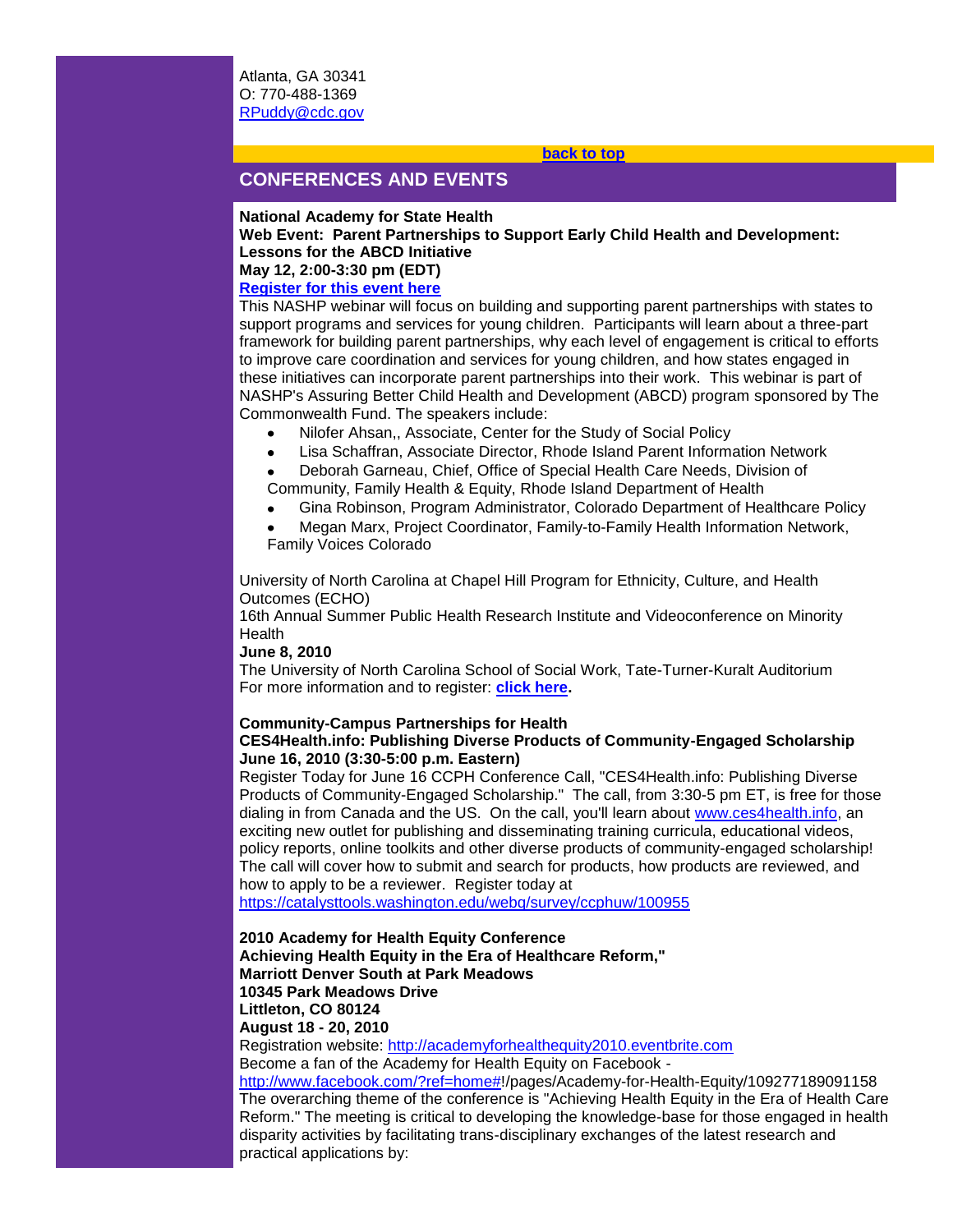\*increasing the capacity of researchers, practitioners, policymakers and communities to address complex health systems change, delivery of services, new models of medical care and public health, policies that facilitate access to health, and new methods of measurement for preventable diseases in underserved, poorly served and never served populations; \*promoting the application of evidence-based, theory-driven findings of disease prevention and health promotion for the elimination racial and ethnic health disparities;

\*identifying gaps in knowledge and data of the broad spectrum of causal factors of health disparities and bringing together inter-disciplinary, trans-disciplinary and community-based approaches to achieve equity in health;

\*exploring effective trans-disciplinary approaches to identify and address the social determinants of health related to health disparities; and,

\*applying the latest theories, principles, programs, and practices to improving health literacy, cultural competency, and health communications programs to promote health and prevent disease among individuals living in communities characterized by poverty and health disparities.

## **National Legal Aid and Defender Association (NLADA) Spatial Inequity and Municipal Underbounding: Strategies for Positive Change Moore County Community Center Moore County, NC**

June 17-19, 2010

On June 17, in Moore County, North Carolina, the National Legal Aid and Defender Association (NLADA) is co-sponsoring a meeting on spatial inequality with a special focus on municipal underbounding. The purpose of the conference is to raise awareness, mobilize, and strategize bringing together members from three critical populations--community stakeholders, the legal aid community, and researchers.

Join us for an in depth discussion of the following topics:

- **•** Effective Legal Strategies
- Using maps to identify disparity
- Case studies in municipal underbounding
- How to take the next step
- Keeping the community together through the work
- Opportunities for new research

Who Should Attend: If you are examining spatial inequality and seeking to develop approaches that will work in your communities, the communities you represent or those you study, join us for a skills building, strategy development meeting. We are looking to expand the capacity of the legal aid community to engage these issues. Across the country, from Aberdeen, North Carolina to Modesto, California, the march of city growth has bypassed hundreds of low-income neighborhoods. These neighborhoods exist next to or just outside of established towns and cities. They are dense like the towns and cities they adjoin (and where many of their residents also work and shop), but are also very different in a number of important ways. Because their homes are not legally within municipal boundaries, residents are not allowed to vote in municipal elections nor are they served by municipal water and sewer systems and police and fire services. These neighborhoods often lack well paved roads, sidewalks, streetlights, curbs and gutters. At night, they are darker. In the rain, they are muddier and often flood. And for all of these reasons, health and safety risks can be much greater. These neighborhoods have been mapped out of the privileges of inclusion within towns and cities. Instead, they are left with only county governance and rural service standards, which are inadequate to create the kinds of healthy and safety conditions residents of neighboring towns and cities know and take for granted. Contact: Camille Holmes Wood at [c.wood@nlada.org](mailto:c.wood@nlada.org) for more information. Limited travel stipends are available.

<span id="page-18-0"></span>**[back to top](#page-0-1)**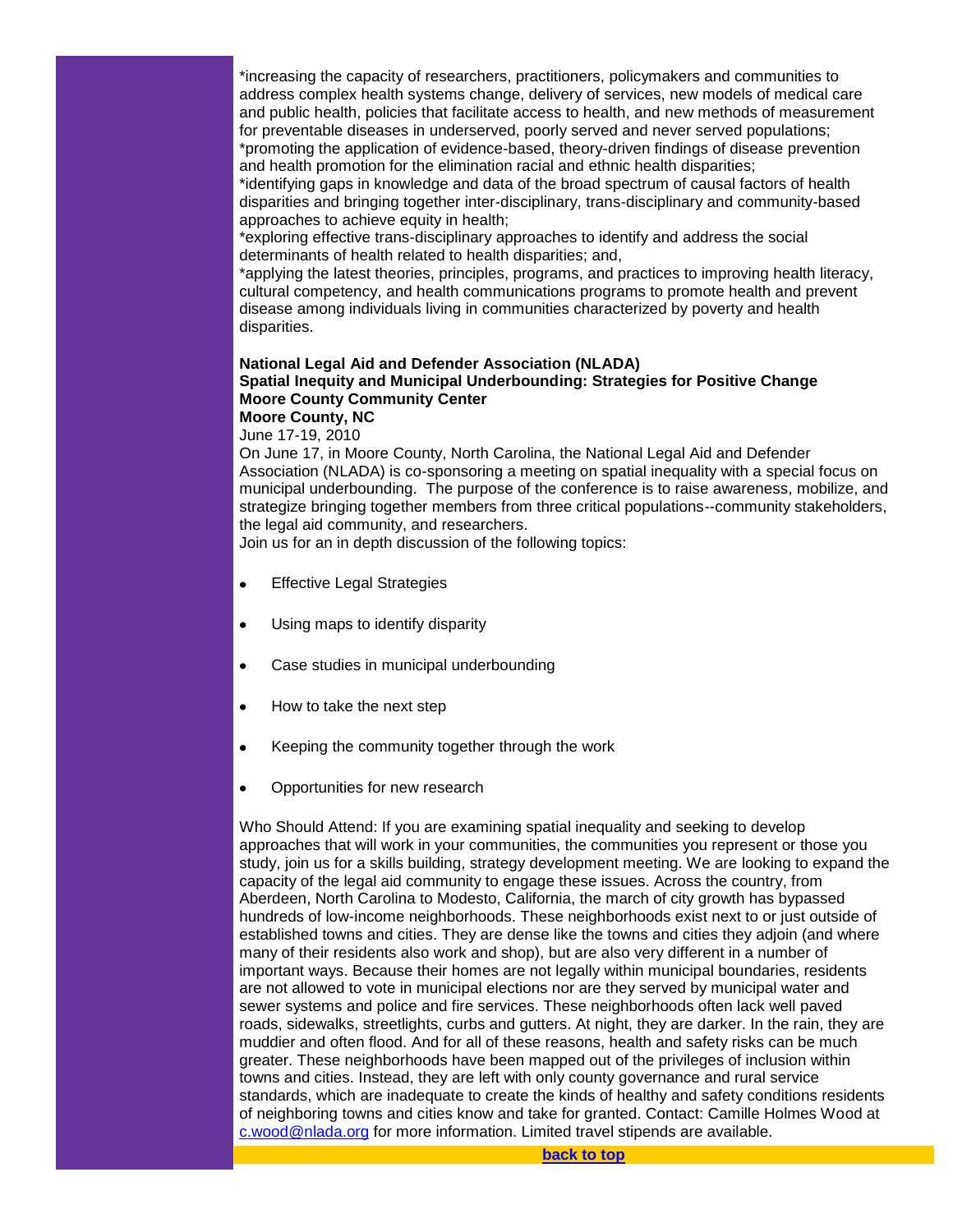# **RESOURCES**

## **Publications**

Agency for Healthcare Research and Quality U.S. Department of Health and Human Services

AHRQ Publication No. 10-0004March 2010 [www.ahrq.gov/qual/qrdr09.htm](http://r20.rs6.net/tn.jsp?et=1103369382426&s=1&e=001lCjIYZaTCtKl-i-MKqy3Z5ssqNwQ4FiGUPG2ttlpdBbMHyNYTHBTskffrmXOhfE-JxxJJfy1g2HT0Ww4KA101wagzdP2SKgBrEfRXqQVB0QvrwbBYmQit6EDrEq5Twbm)

Full Report (PDF 302p. - 5.7MB) at: [http://www.ahrq.gov/qual/nhdr09/nhdr09.pdf](http://r20.rs6.net/tn.jsp?et=1103369382426&s=1&e=001lCjIYZaTCtKyojRalQevWBd7MthfPABVH9Up3vNIEP8nBdLSwPwia3LZmWeMtpFPMEEjflA4yVFxWkk06zlIjrwcXClM_JNer0mZkjxxeZtuvYBPSJBJbWj80UiR-y08v6HJtjgwBo0=)

"Examining health care disparities is an integral part of improving health care quality. Health care disparities are the differences or gaps in care experienced by one population compared with another population. As the National Healthcare Quality Report (NHQR) shows, Americans too often do not receive care that they need or they receive care that causes harm. The National Healthcare Disparities Report (NHDR) shows that some Americans receive worse care than other Americans. Within the scope of health care delivery, these disparities may be due to differences in access to care, provider biases, poor provider-patient communication, poor health literacy, or other factors, The purpose of the NHDR, as mandated by Congress, is to identify the differences or gaps where some populations receive poor or worse care than others and to track how these gaps are changing over time. Although the emphasis is on disparities related to race and socioeconomic status, the reporting mandate indicates an expectation that the Agency for Healthcare Research and Quality (AHRQ) will examine health care disparities across broadly defined priority populations. These include ethnic minorities and other groups or categories of individuals experiencing disparate and inadequate health care. The NHDR and NHQR use the same measures, which are categorized across four dimensions of quality: effectiveness, patient safety, timeliness, and patient centeredness. This year's report focuses on the state of health care disparities for a group of core measures that represent the most important and scientifically credible measures of health care quality for the Nation, as selected by the Department of Health and Human Services (HHS) Interagency Work Group By focusing on core measures, the 2009 report provides a more readily understandable summary and explanation of the key results derived from the data. Three key themes emerge in the 2009 NHDR:

- Disparities are common and uninsurance is an important contributor

- Many disparities are not decreasing.

- Some disparities merit particular attention, especially care for cancer, heart failure, and pneumonia."

Content:

**Highlights** 

1.Introduction and Methods

2. Effectiveness.

**Cancer** 

Diabetes.

End Stage Renal Disease (ESRD)

Heart Disease .

HIV and AIDS Maternal and Child Health.

Mental Health and Substance Abuse.

Respiratory Diseases.

Lifestyle Modification .

Functional Status Preservation and Rehabilitation

Supportive and Palliative Care

3. Patient Safety

4. Timeliness

5. Patient Centeredness 6.Efficiency .

Appendixes:

Data Sources . . . . . . . . . . . . . . . . . . . . . . . . . . . . . . .

[www.ahrq.gov/qual/qrdr09/datasources/index.html](http://r20.rs6.net/tn.jsp?et=1103369382426&s=1&e=001lCjIYZaTCtKWowdkvafhNSJpNwqozKdf8awMdwR1SmS0PRWwfWHJVVVYTh0wHL2sZcUbwPOaSKkiDb-IFEFUj28BkwmQxyuzFWGS8U0koKz2JF5HmtsFRv88gDsSzh4jhEgNnVohsYEvou4hJaWS22dDt9c4wp-9)

Detailed Methods . . . . . . . . . . . . . . . . . . . . . . . . . . . . . .

[www.ahrq.gov/qual/qrdr09/methods/index.html](http://r20.rs6.net/tn.jsp?et=1103369382426&s=1&e=001lCjIYZaTCtL0-b1BjNBhOuOMiVDXFA5dbF85qwYtI_R4D_jk9d5m2LroHgYn6v_haoN6DgDHyx-3HTT5RmgVfWkT1P_7Vu5uA_8iPLRzQGZ4dQWxmNTLwtVd_EJ-j6uiLbe8FlhPHkz5Vakqe9BWGA==)

Measure Specifications . . . . . . . . . . . . . . . . . . . . . .

[www.ahrq.gov/qual/qrdr09/measurespec/index.html](http://r20.rs6.net/tn.jsp?et=1103369382426&s=1&e=001lCjIYZaTCtJx3w9-QCQ-tiAi6T-o62gye7BLh9KT7sPPIkf8wRHmn9_2T9Y8qhvmJutRKUTSqoL4JOW9_VI5H5G-YkF1qJF1R-zshZTIvPaCCbX0wqNiPrH2sCSqFBVhwNgE-pp03ExLlwmP4Ki9DnRcV_hDvyRS) Data Tables . . . . . . . . . . . . . . . . . . . . . . . . . . . . . . . . . .. . . . . . . . .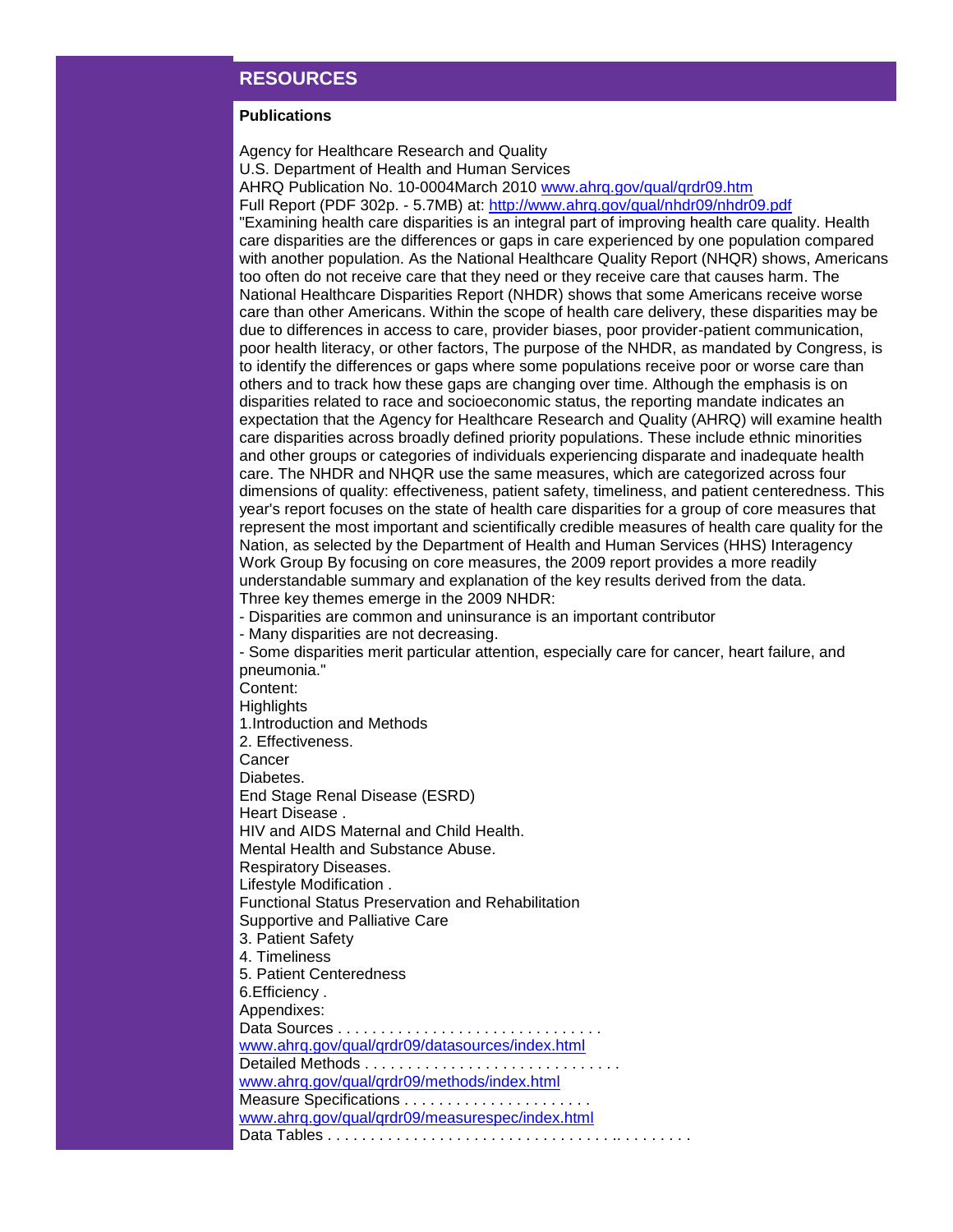# [www.ahrq.gov/qual/qrdr09/index.html](http://r20.rs6.net/tn.jsp?et=1103369382426&s=1&e=001lCjIYZaTCtKTcXu4ByZVeV0v_SLtKc2FByQ48wNzbl58LoXNn2mDucOCcgsuNPHTrHtB5X6tBztvOjP28UabY1Z3_l6tfrXmqWRn4Qsqwtd_wvJBIWU4aYtgoeenP8G6i_NAajw34yY=)

Community-Campus Partnerships for Health

Community Approaches to Mobilizing Partnerships and Service-Learning Guide Provides Step-by-Step Approach to Service-Learning! In the guide, *Community Approaches to Mobilizing Partnerships and Service-Learning,* Lorece Edwards and colleagues describe student, faculty and community partner roles, include sample policies and procedures, provide guidance for the reflection component of service-learning, and answer frequently asked questions. The guide is available through CES4Health.info, a new mechanism for peer-reviewed publication and dissemination of diverse products of community-engaged scholarship that come in forms other than journal articles. To access the guide and other products published through CES4Health.info, submit a product, or apply to become a peer reviewer, visit [www.CES4Health.info](http://r20.rs6.net/tn.jsp?et=1103369382426&s=1&e=001lCjIYZaTCtI0wh1VZ67PMhcilZTG96QpUy2f33hCMMbewLbk5-wUZ7ASDvTUn9X26mtbm6tVDhcyTZvUhGibJfLloTGsvbWUcyGyeIBUIGTVa1ZjWGrw6A==)

Engelberg Center for Health Care Reform, Brookings Institution

Defining a Business Case for Measuring and Addressing Disparities in Health Care: Evidence from King County

[http://www.healthqualityalliance.org/userfiles/KingCo%20issue%20brief%20032410%281%29.](http://r20.rs6.net/tn.jsp?et=1103369382426&s=1&e=001lCjIYZaTCtI5UR3_hewA6aDiZ_RnKBe7vBrbLoclaaqslVuap4ru-WqExqSnzshXNSremlhI_yGyQKB0-dHWwgF-aCAIUOTs18UIzF1DfMwXSCRuZhsn6myDhPMqw8cbP4dt7pLbEqRf52uNrZhhxoVVK-sXDz5FDgCobEPzxb4f9ujlWRsKjY_J8Bai8hqxaqSKC0Cul50B9KlENvevug==)

[pdf](http://r20.rs6.net/tn.jsp?et=1103369382426&s=1&e=001lCjIYZaTCtI5UR3_hewA6aDiZ_RnKBe7vBrbLoclaaqslVuap4ru-WqExqSnzshXNSremlhI_yGyQKB0-dHWwgF-aCAIUOTs18UIzF1DfMwXSCRuZhsn6myDhPMqw8cbP4dt7pLbEqRf52uNrZhhxoVVK-sXDz5FDgCobEPzxb4f9ujlWRsKjY_J8Bai8hqxaqSKC0Cul50B9KlENvevug==) Making the business case for measuring and improving quality by addressing racial/ethnic health disparities has been challenging due to the lack of data demonstrating how these disparities directly affect health care costs and worker outcomes, such as productivity and absenteeism. A new issue brief illustrates how King County, WA was able to obtain and link race and ethnicity data with claims data to determine the quality of care employees receive, as well as whether inequalities in health care directly affect outcomes and indirect costs.

Engelberg Center for Health Care Reform, Brookings Institution

Indirect Estimation of Race and Ethnicity: An Interim Strategy to Measure Population Level Health Care Disparities

[http://www.healthqualityalliance.org/userfiles/RAND%20issue%20brief%20031810%281%29.p](http://r20.rs6.net/tn.jsp?et=1103369382426&s=1&e=001lCjIYZaTCtIuNAVjyclt1AjLH0LzyRxCKisUpr7T1jP2ZNyXU5_ZSU42ila99K1swex4fzYvLPbeJexfkQxWuLIUrtO0dYW_zDHQxpNbs8NCFO0C9W2DKgFj9-hTfyrS5Lo8d1WNG45K57wsX7p38W9qz_03PCr7M8gWe-SGFa-UiEQ75kRPsAm5uakf1M9roO3FvnXSIBLuwF96kcoCJw==) [df](http://r20.rs6.net/tn.jsp?et=1103369382426&s=1&e=001lCjIYZaTCtIuNAVjyclt1AjLH0LzyRxCKisUpr7T1jP2ZNyXU5_ZSU42ila99K1swex4fzYvLPbeJexfkQxWuLIUrtO0dYW_zDHQxpNbs8NCFO0C9W2DKgFj9-hTfyrS5Lo8d1WNG45K57wsX7p38W9qz_03PCr7M8gWe-SGFa-UiEQ75kRPsAm5uakf1M9roO3FvnXSIBLuwF96kcoCJw==)

Far more data - including race and ethnicity information - must be collected from key health care stakeholders in order to address disparities and prioritize quality improvement efforts. A new issue brief describes how indirect estimation methods represent a promising short-term strategy for assessing population-level racial/ethnic health care disparities, and addresses some of the important questions and concerns regarding the use of these new methodologies.

# Families USA - 2 Publications

Reducing Racial and Ethnic Health Disparities: Key Health Equity Provisions [http://www.familiesusa.org/assets/pdfs/health-reform/reducing-racial-disparities-2010.pdf](http://r20.rs6.net/tn.jsp?et=1103369382426&s=1&e=001lCjIYZaTCtKqth9FtYH9Be7GIhR321z7TxGlrTJSl2a19R53iSlJfCUhf7f9xB62BczfbfKzZQQJf2vLeUVwwaOMZ4ax-rrk_NqyD1nmN75ppYbbdBQ32DzWf_W75s0a23sZ9pYlCiZEadAax2yU6jcUeoxvasVH0wWx5GhMyfC4mKO51I5kN_SvH57nXf5JfpZaXmJlvB4=) What Will the New Health Reform Law Do in the First Year? (Fact Sheet) [http://www.familiesusa.org/assets/pdfs/health-reform/reform-in-the-first-year.pdf](http://r20.rs6.net/tn.jsp?et=1103369382426&s=1&e=001lCjIYZaTCtKqh9zvoGf6-4E-q_o_g9SiN1_z3yCx1lTtgXN-hwKi1foDo8GR7sIY5TiRdsw6Z1Z9c3XALMDY3BKURqGZAFL_mjubysUbG8w9UANnnnYZk96W13qgglpqAGtXSIJVevd5OeiRs2N8J1xjHPg2zRroZvXIZKDAC7jYpZjGEegBbnMbGfrUgaeZ) Families USA's latest issue brief, [Reducing Racial and Ethnic Health Disparities: Key Health](http://r20.rs6.net/tn.jsp?et=1103369382426&s=1&e=001lCjIYZaTCtKqth9FtYH9Be7GIhR321z7TxGlrTJSl2a19R53iSlJfCUhf7f9xB62BczfbfKzZQQJf2vLeUVwwaOMZ4ax-rrk_NqyD1nmN75ppYbbdBQ32DzWf_W75s0a23sZ9pYlCiZEadAax2yU6jcUeoxvasVH0wWx5GhMyfC4mKO51I5kN_SvH57nXf5JfpZaXmJlvB4=)  [Equity Provisions,](http://r20.rs6.net/tn.jsp?et=1103369382426&s=1&e=001lCjIYZaTCtKqth9FtYH9Be7GIhR321z7TxGlrTJSl2a19R53iSlJfCUhf7f9xB62BczfbfKzZQQJf2vLeUVwwaOMZ4ax-rrk_NqyD1nmN75ppYbbdBQ32DzWf_W75s0a23sZ9pYlCiZEadAax2yU6jcUeoxvasVH0wWx5GhMyfC4mKO51I5kN_SvH57nXf5JfpZaXmJlvB4=) discusses how health reform will improve language access and cultural competence, support community health centers, strengthen the federal Office of Minority Health, increase workforce diversity, and reauthorize the Indian Health Care Improvement Act. Families USA also released a fact sheet, [What Will the New Health Reform Law Do in the First](http://r20.rs6.net/tn.jsp?et=1103369382426&s=1&e=001lCjIYZaTCtKqh9zvoGf6-4E-q_o_g9SiN1_z3yCx1lTtgXN-hwKi1foDo8GR7sIY5TiRdsw6Z1Z9c3XALMDY3BKURqGZAFL_mjubysUbG8w9UANnnnYZk96W13qgglpqAGtXSIJVevd5OeiRs2N8J1xjHPg2zRroZvXIZKDAC7jYpZjGEegBbnMbGfrUgaeZ)  [Year?,](http://r20.rs6.net/tn.jsp?et=1103369382426&s=1&e=001lCjIYZaTCtKqh9zvoGf6-4E-q_o_g9SiN1_z3yCx1lTtgXN-hwKi1foDo8GR7sIY5TiRdsw6Z1Z9c3XALMDY3BKURqGZAFL_mjubysUbG8w9UANnnnYZk96W13qgglpqAGtXSIJVevd5OeiRs2N8J1xjHPg2zRroZvXIZKDAC7jYpZjGEegBbnMbGfrUgaeZ) which provides information on provisions that will be implemented early.

Health Care Reform and Primary Care - The Growing Importance of the Community Health **Center** 

Posted by **NEJM** ( [http://healthcarereform.nejm.org/?author=9](http://r20.rs6.net/tn.jsp?et=1103369382426&s=1&e=001lCjIYZaTCtLrVhrJyDndzDELPE_jZbhLUm1v0bEbVAsw2sOdil7JBrt64ZZ_F4ofhSOq51jeaTZLkWRe5gQNX8A8vbwqvrcr1WnZFAyN-4_g2moZvFCkVmoCCWKQ4ijTyFkYZbaocM8=)) · April 28th, 2010 · Printerfriendly [\(http://healthcarereform.nejm.org/?p=3377#printpreview](http://r20.rs6.net/tn.jsp?et=1103369382426&s=1&e=001lCjIYZaTCtJ9GLTwDoBtRDkiUbcMH7eo-4QzTzNNN_oadXMhGuCrrC_LnRpPuAr3b4fxGoIyq54S4l0sw5xT1UWLle71RwjnA6lHYhsQfd4YWQAqQ9cy8_UKFLw09UQNHm6FvtMUJKkxiZewYMmQu0ciaTxZbhEv) ) Eli Y. Adashi, M.D., H. Jack Geiger, M.D., and Michael D. Fine, M.D. see: [http://healthcarereform.nejm.org/?p=3377#more-3377](http://r20.rs6.net/tn.jsp?et=1103369382426&s=1&e=001lCjIYZaTCtLvFcHvYSpbUfiqAKfjWpsAL4VVxQMvQ5ZpN3WxMdj9N-l-PH2eHxjZgwI18JBXnxXxYJJebbcYi9lL7QmdyE3BoPQ_iDadqS2u2K-6_OEeBXTSZzFZZ-RdOrc58YpXYKb5ZqOGdA8ARA==)

Racial/Ethnic Differences in Early-Life Risk Factors for Childhood Obesity **Elsie M. Taveras, MD, MPH, Matthew W. Gillman, MD, SM, Ken Kleinman, ScD, Janet W. Rich-Edwards, MPH, ScD, Sheryl L. Rifas-Shiman, MPH. .** *Pediatrics.***2010; 0: 200921001- 20092100.**

Pediatricsrecently published Racial/Ethnic Differences in Early-Life Risk Factors for Childhood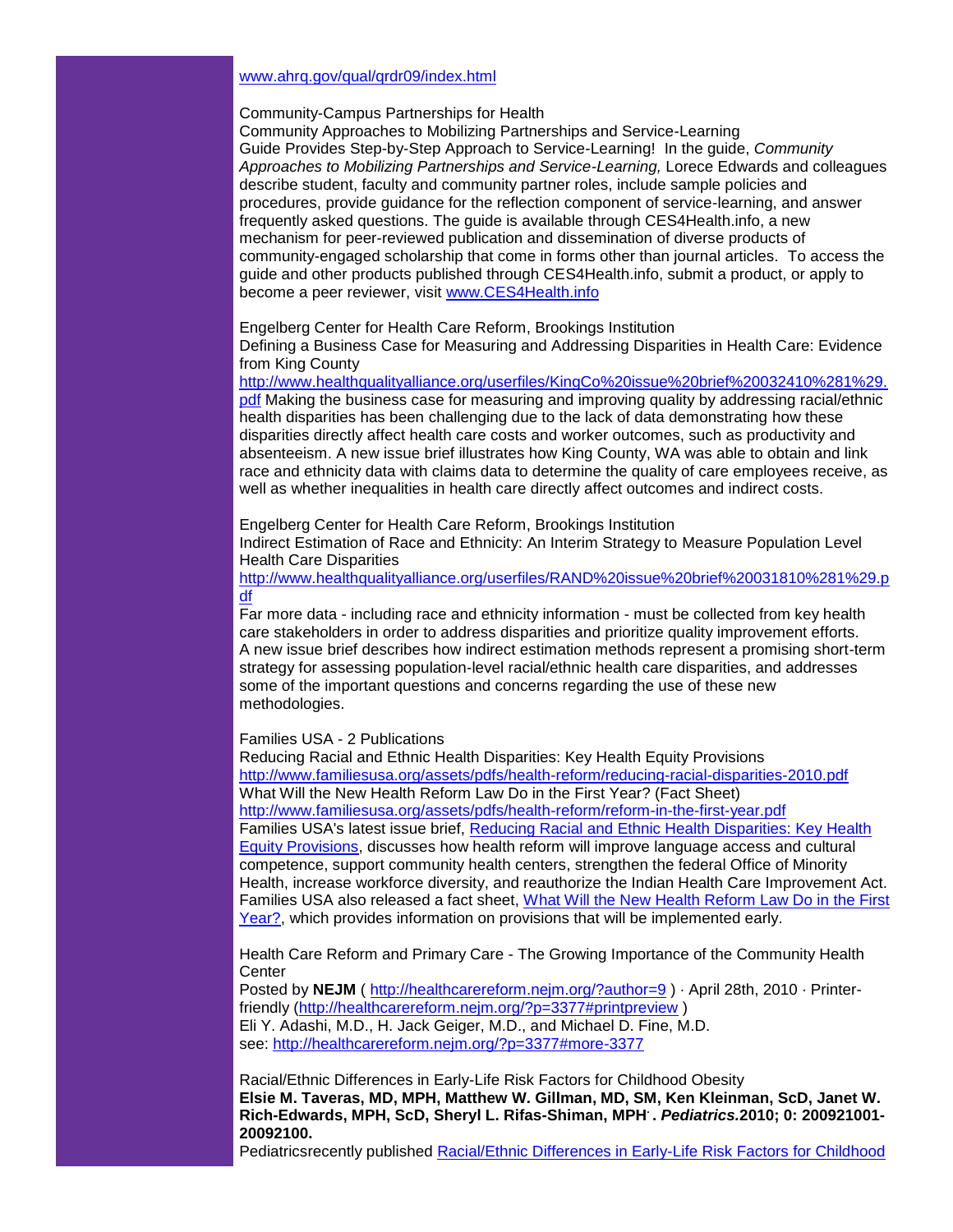Obesity, which examines how race, ethnicity, and culture influence the understanding of cancer diagnosis and treatment plan among patients. The authors suggest that black and Hispanic children's higher prevalence of early-life risk factors for childhood obesity may help to explain racial and ethnic disparities in rates of childhood obesity. [Subscription required]. Article abstract: [http://pediatrics.aappublications.org/cgi/content/abstract/peds.2009-2100v1.](http://r20.rs6.net/tn.jsp?et=1103369382426&s=1&e=001lCjIYZaTCtLvrxT6pJKRHgp3kAaBmqsEFg0UotNdPbv52hWIjN8xj4BH6BrJp6SnsQecw9OrljqF46mVwYMp7UKVImKPf9aN7KzQBNDfZxbgzD783Focwx6JMSrhWDDDWo0bTKPVDdjtHJT-1znfPPxR9zmwUMKmAeOw_FrndExeuN4bC3xAQ_urEPPsMvdk)

#### What's the Use of Race?

Modern Governance and the Biology of Difference Edited by Ian Whitmarsh and David S. Jones Publication Date: 30 May 2010 Price: \$22.95 / 7 x 9 / 48 pages / 7 illustrations ISBN: 978-0-262-51424-8

# [http://mitpress.mit.edu](http://r20.rs6.net/tn.jsp?et=1103369382426&s=1&e=001lCjIYZaTCtLRE-qn2L7_qQ8ZlGW0MrJPTBSkeBkubdlY3N8jvVnRpJPYIXrnxpZo5ermB5wtblsfA5EdpnCaGbW0uy7XmTnWjZfujgrnT-I=)

The post-civil rights era perspective of many scientists and scholars was that race was nothing more than a social construction. Recently, however, the relevance of race as a social, legal, and medical category has been reinvigorated by science, especially by discoveries in genetics. Although in 2000 the Human Genome Project reported that humans shared 99.9 percent of their genetic code, scientists soon began to argue that the degree of variation was actually greater than this, and that this variation maps naturally onto conventional categories of race. In the context of this rejuvenated biology of race, the contributors to What's the Use of Race? (MIT Press / \$22.00 paperback original / 30 May 2010) investigate whether race can be a category of analysis without reinforcing it as a basis for discrimination. Can policies that aim to alleviate inequality inadvertently increase it by reifying race differences? The essays focus on contemporary questions at the cutting edge of genetics and governance, examining them from the perspectives of law, science, and medicine. The book follows the use of race in three domains of governance: ruling, knowing, and caring. Contributors first examine the use of race and genetics in the courtroom, law enforcement, and scientific oversight; then explore the ways that race becomes, implicitly or explicitly, part of the genomic science that attempts to address human diversity; and finally investigate how race is used to understand and act on inequities in health and disease. Answering these questions is essential for setting policies for biology and citizenship in the twenty-first century.

Contributors: Richard Ashcroft, Richard S. Cooper, Kjell A. Doksum, George T. H. Ellison, Steven Epstein, Joan H. Fujimura, Amy Hinterberger, Angela C. Jenks, David S. Jones, Jonathan Kahn, Jay S. Kaufman, Nancy Krieger, Paul Martin, Pilar N. Ossorio, Simon Outram, Ramya Rajagopalan, Dorothy Roberts, Pamela Sankar, Andrew Smart, Richard Tutton, Ian **Whitmarsh** 

About the Editors: Ian Whitmarsh is Assistant Professor in the Department of Anthropology, History, and Social Medicine at the University of California, San Francisco. David S. Jones is Associate Professor of History and Culture of Science and Technology at MIT.

# **Others**

# **Asian & Pacific Islander American Health Forum Health Care Reform Resource Center**

**Visit the Health Care Resource Center: [www.apiahf.org/hcr](http://r20.rs6.net/tn.jsp?et=1103369382426&s=1&e=001lCjIYZaTCtL-3y7j4xgYJorLsiwzHdy4bYXnL5ptM1WeV68gG-ac39svcAz9oHap0j4Nncw6Thr2NshvO14qcYqQekuRjRE1hsw0T_AZ_hUrw7gf2DQcpr2_0n-D8gojhUWpBDVb55OwB3Xm6sk6pgDZPwdpLkuPGK9IuWhW7Ewe9-90HWyHfhgoN0mWRys9YlM2YwivUYs=)**

The Asian & Pacific Islander American Health Forum's **[Health Care Reform Resource](http://r20.rs6.net/tn.jsp?et=1103369382426&s=1&e=001lCjIYZaTCtKKaLCB8w-MeqRb4N8JH40Yw6uZotJnBpaTr966URu2aQiGmJJbo_DExFnrsdkDyu0B0c1Zo6yek_m_jVbmOgg6OIQYrckYlw7tmRR8GFYw1e0ELhIBTVo4rGWvXQpoY46r3iQ8fQLOgyXFn4MOZOLEJ4TAVmYUNS7WTjgnSKn514uyALbvWp4d4Gigq7BItPUWMShZ2CT-5w==)  [Center](http://r20.rs6.net/tn.jsp?et=1103369382426&s=1&e=001lCjIYZaTCtKKaLCB8w-MeqRb4N8JH40Yw6uZotJnBpaTr966URu2aQiGmJJbo_DExFnrsdkDyu0B0c1Zo6yek_m_jVbmOgg6OIQYrckYlw7tmRR8GFYw1e0ELhIBTVo4rGWvXQpoY46r3iQ8fQLOgyXFn4MOZOLEJ4TAVmYUNS7WTjgnSKn514uyALbvWp4d4Gigq7BItPUWMShZ2CT-5w==)** sheds light on how the over 2,400 pages of health care reform legislation affects Asian American, Native Hawaiian and Pacific Islander communities. This Resource Center includes:

- The Impact of Health Care Reform: An assessment of how health care reform improves access, affordability, and quality of health care for our communities, as well as what improvements we still need.
- Health Care Reform Implementation Timeline: Breaks down by year when key health care reform provisions for our communities will take effect.
- Frequently Asked Questions (FAQs): Answers common questions related to health care reform legislation.

APIAHF will continue to update the **[Resource Center](http://r20.rs6.net/tn.jsp?et=1103369382426&s=1&e=001lCjIYZaTCtK88T7JEUjtVTWAAUIBKGV-ja5-MsT7y2VlUWHlB7mLQ3pqKZbsTa44GgVnCi-HpjyxjAk57SYPBvVTSbXX5cYZpEmKPyeV0aAEaO3ihxNBFAcE36EvwaF9vsQM5IH3FPfAouZfUDLN9vjjGKtrZP7SAR9vJ6k5LRyCDMesrQSxl3PQrlSzYnUep-GoqCAgLJQ=)** with additional analyses of health care reform as it affects different segments of our communities. Please continue to check the **[Health Care Reform Resource Center](http://r20.rs6.net/tn.jsp?et=1103369382426&s=1&e=001lCjIYZaTCtK8Z895Ic2GIiNFD-nsSpcUaPBy0Vh3WbNQwp6eHdC5ZOMB_RTGvAbU_3g1_hxbdorDaxAsB4Sphg9S3pCoIVR7KMhL1_gDNshIzqb3gRIIMLSnBX-psycyjLAaIb9dyIw-ZShdYDhUUT8AADwkI23aY-PzGieJhyoKDCXp7flULw7vZ1smswf8fxVeCjj162R2bzbSXaRfww==)** for new information, and feel free to email us at [hcr@apiahf.org](mailto:hcr@apiahf.org) with suggestions, comments or questions. Also, if you missed APIAHF's webinar on "How Health Care Reform Will Impact Asian American, Native Hawaiian, and Pacific Islander Communities," please visit the **[Resource Center page](http://r20.rs6.net/tn.jsp?et=1103369382426&s=1&e=001lCjIYZaTCtLkkXiwRFK8rYQh0EaQluOe4OkhucTgDw1EeD27oYwZ4kz_kB8HacZCgzXAh-vHv9ewUQlzliKwJFUQq-DM_oo5oRSaSE-ahn_kB7Z_1bfVr-Hk-0VpxN9mSRQ9KGGm6ZqR_aXdn7kJMUPXNad72Jdysk9zpnssdSYexBFrQ40iRQynEie3XrMrJIC8ljb8lnM=)** or view it here: